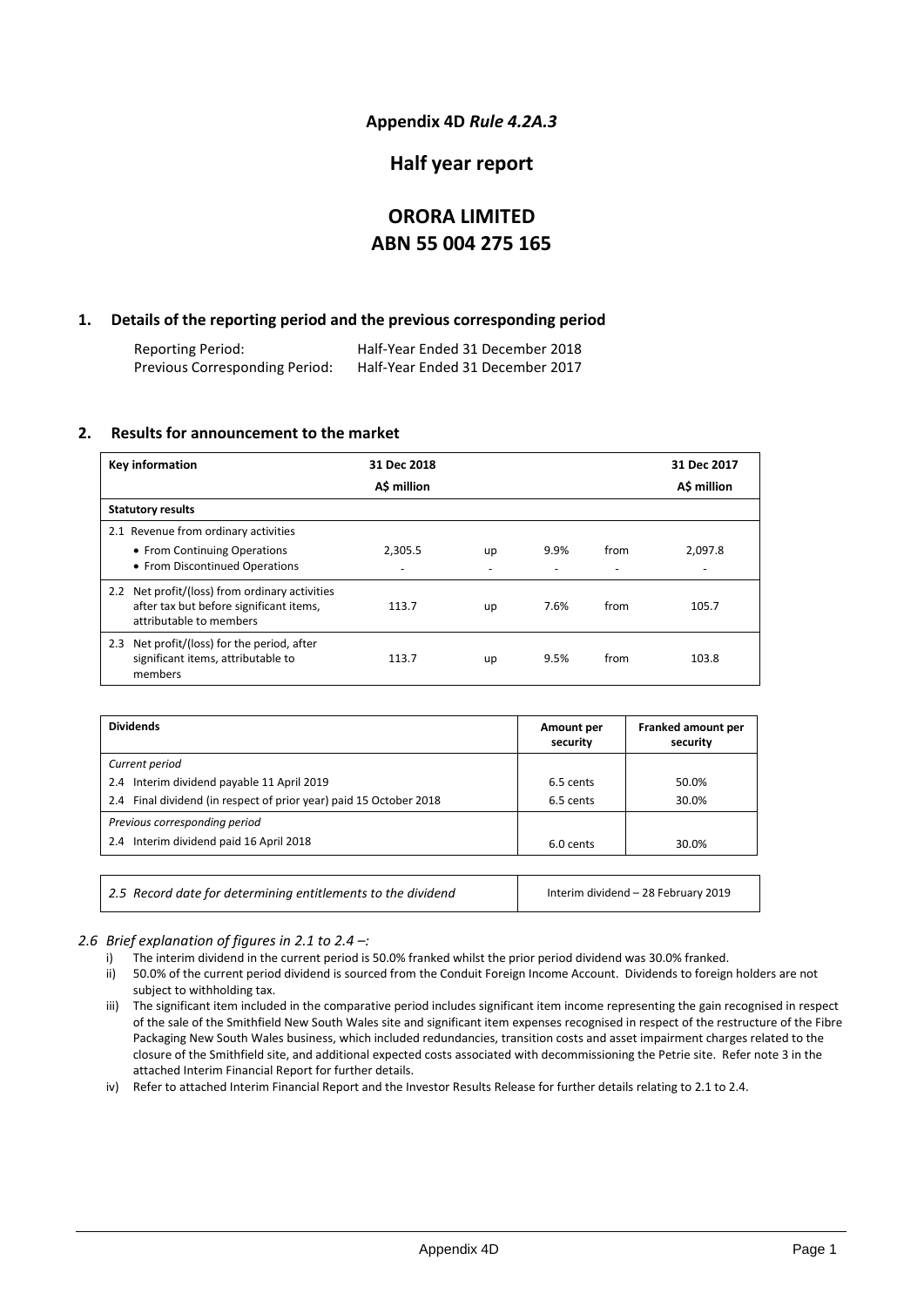### **3. Net tangible assets**

|                                                  | 31 December 2018 | 30 June 2018 | 31 December 2017 |
|--------------------------------------------------|------------------|--------------|------------------|
| Net tangible asset backing per ordinary security | \$0.88           | \$0.94       | \$0.94           |

#### **4. Control gained or lost over entities during the period having a material effect**

Refer to the attached Interim Financial Report, Note 1 – Business Acquisitions

#### **5. Details of individual dividends and payment dates**

Refer the attached Interim Financial Report, Note 5 - Dividends.

#### **6. Details of dividend reinvestment plan**

The Dividend Reinvestment Plan (DRP) is in operation. No discount is available under the DRP in respect of the interim dividend. The price of shares issued under the Company's DRP for the interim dividend will be the average market price, based on the arithmetic average of the daily volume weighted average share price, of all Orora shares sold on the ASX for the ten trading days from 12 to 25 March 2019, inclusive. The issue price of the shares will be rounded to four decimal places. The last date for receipt of election notices for the DRP is 1 March 2019. Shares allotted under the DRP rank equally with existing fully paid ordinary shares of Orora Limited.

#### **7. Details of associates and joint venture entities**

Not applicable

**8. For foreign entities, which set of accounting standards is used in compiling the report**

International Financial Reporting Standards

**9. The Interim Financial Report is not subject to a review report that is subject to a modified opinion, emphasis of matter or other matter paragraph (a copy of the review report is included in the attached Interim Financial Report).**

............................................................

Ann Stubbings Company Secretary

Dated: 13 February 2019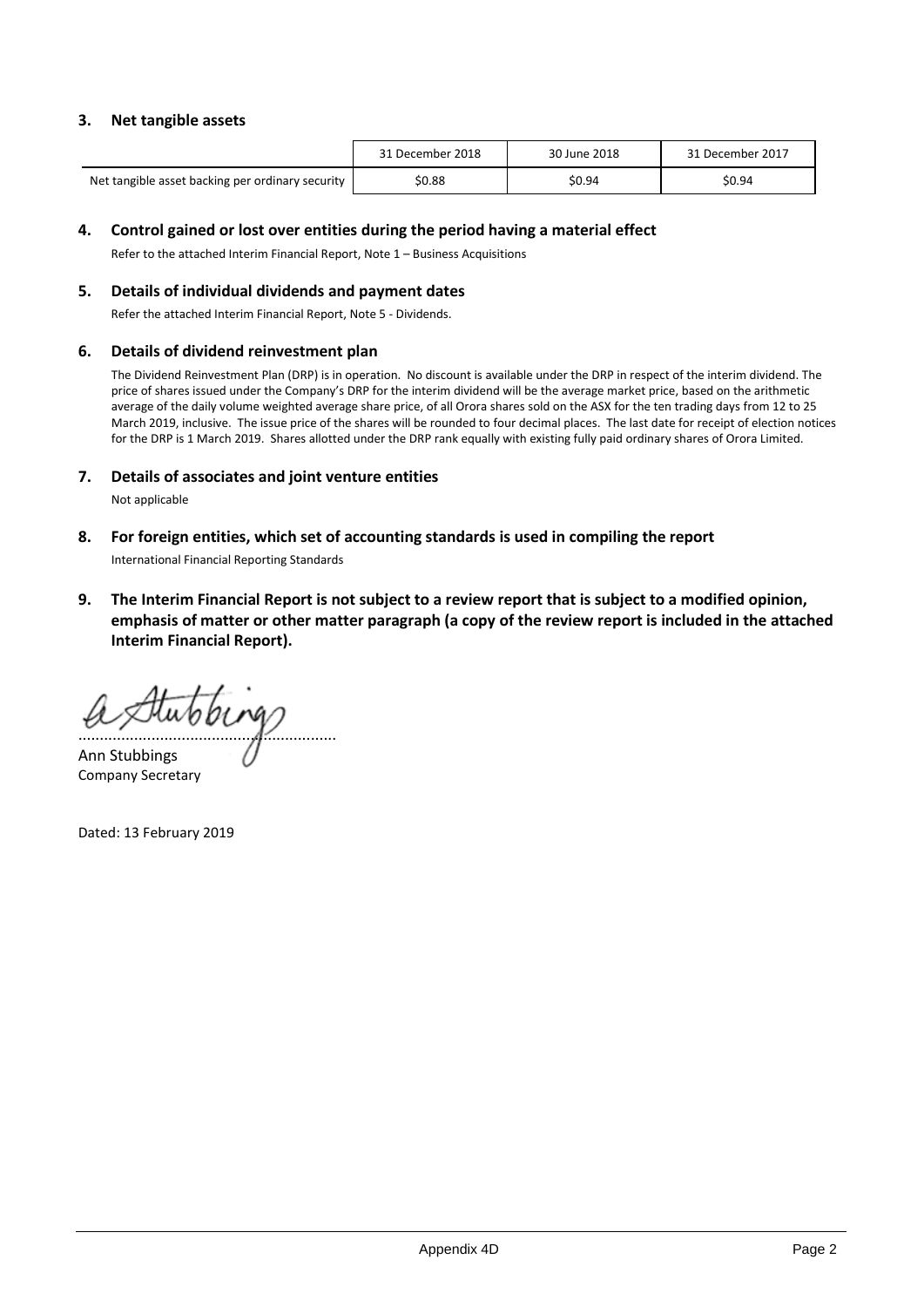# **ORORA LIMITED ABN: 55 004 275 165**

# **INTERIM FINANCIAL REPORT**

**31 DECEMBER 2018**

**13 February 2019**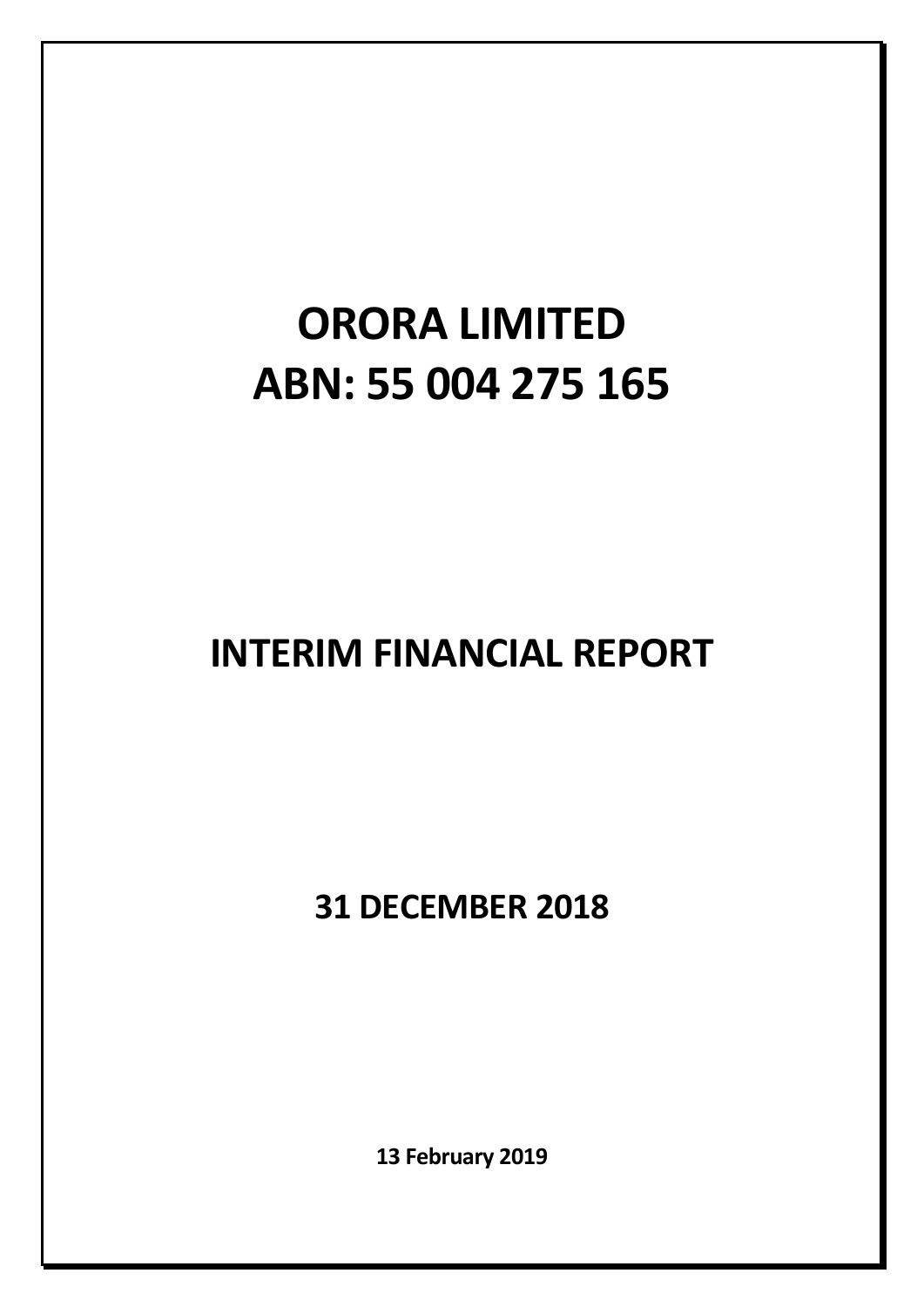# Contents

| Condensed Notes to the Consolidated Interim Financial Report |  |
|--------------------------------------------------------------|--|
|                                                              |  |

| 1.  |  |
|-----|--|
| 2.  |  |
| 3.  |  |
| 4.  |  |
| 5.  |  |
| 6.  |  |
| 7.  |  |
| 8.  |  |
| 9.  |  |
| 10. |  |
|     |  |
|     |  |

This condensed consolidated Interim Financial Report was approved by the Directors on 13 February 2019. The Directors have the power to amend and reissue the condensed consolidated Interim Financial Report.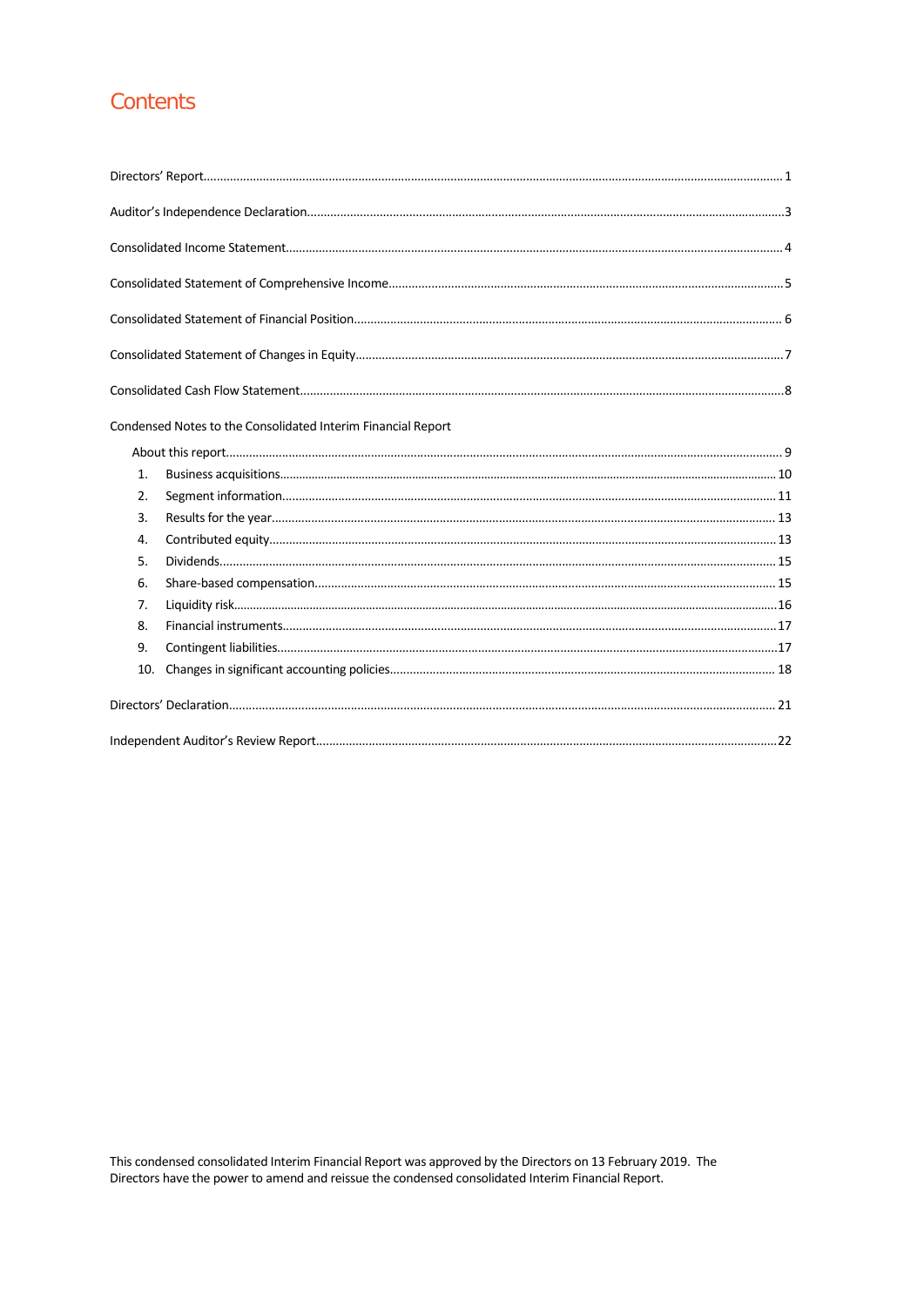# Directors' Report

The Directors present their report on the Group consisting of Orora Limited and the entities it controlled at the end of, or during, the half year ended 31 December 2018.

#### **Directors**

The following persons were Directors of Orora Limited during, or since the end of, the half year:

#### **Non-executive**

C I (Chris) Roberts - Chairman A P (Abi) Cleland S L (Samantha) Lewis G J (John) Pizzey J L (Jeremy) Sutcliffe

#### **Executive**

N D (Nigel) Garrard

#### **Review and Results of Operations**

The Group's consolidated statutory profit, after tax, for the half year ended 31 December 2018 was \$113.7 million, an increase of 9.5% compared with \$103.8 million in the comparative period, whilst the Group's earnings (profit from operations) increased from \$162.6 million to \$175.1 million. The comparative period profit from operations of \$162.6 million and the statutory profit after tax result of \$103.8 million includes one-off net significant item expense items of \$2.7 million and \$1.9 million respectively, refer note 3.

#### *Australasia Segment*

Earnings before interest and tax, and before one-off items, of the Australasia segment increased to \$127.6 million from \$121.1 million reflecting ongoing delivery of self-help programs and benefits from organic investments. The Fibre business delivered higher earnings driven by successful revenue growth in targeted market segments, higher production volumes at the B9 Recycled Paper Mill and realisation of operational efficiencies across the business which were partially offset by cost headwinds in kraft paper, starch and electricity. Earnings from the Beverage business were also higher driven by higher can volumes, favourable product mix in cans and glass and continued improvement in operating efficiencies across the business.

#### *North America Segment*

Earnings before interest and tax of the North America segment increased to \$64.2 million from \$60.3 million. In local currency, earnings for the North America segment actually declined by 1.1% as a result of tough operating conditions across the business and associated margin pressures, accompanied by transition costs associated with new information technology implementation in Packaging Solutions and the reset of the Orora Visual business after the loss of business during FY18.

The results of the North America segment include a positive foreign currency translational impact of \$4.5 million from its US dollar denominated earnings, on the comparable period.

#### *Growth Investments*

During August 2018, the Group announced the acquisition of Bronco Packaging, a business which serves corporate accounts in the fresh food and manufacturing industry and provides an 'on-demand' packaging delivery service to its customers which are predominately located in Texas.

On 28 November 2018, the Group acquired 100% of the issued share capital of Pollock Investments Incorporated, a market leading provider of packaging and facility supplies with distribution centres located throughout Texas, Georgia, North Carolina, New Jersey and California. The Pollock operations predominantly service the industrial, retail and facility supplies market segments and also operates a corrugated box manufacturing plant and in-house packaging design service in Dallas, Texas. The results of these businesses are included in the North America segment from the date of acquisition.

Additional analysis of operations of the Group for the half year ended 31 December 2018 is contained in Orora Limited's Statement to the Australian Securities Exchange and Investor Results Release dated 13 February 2019.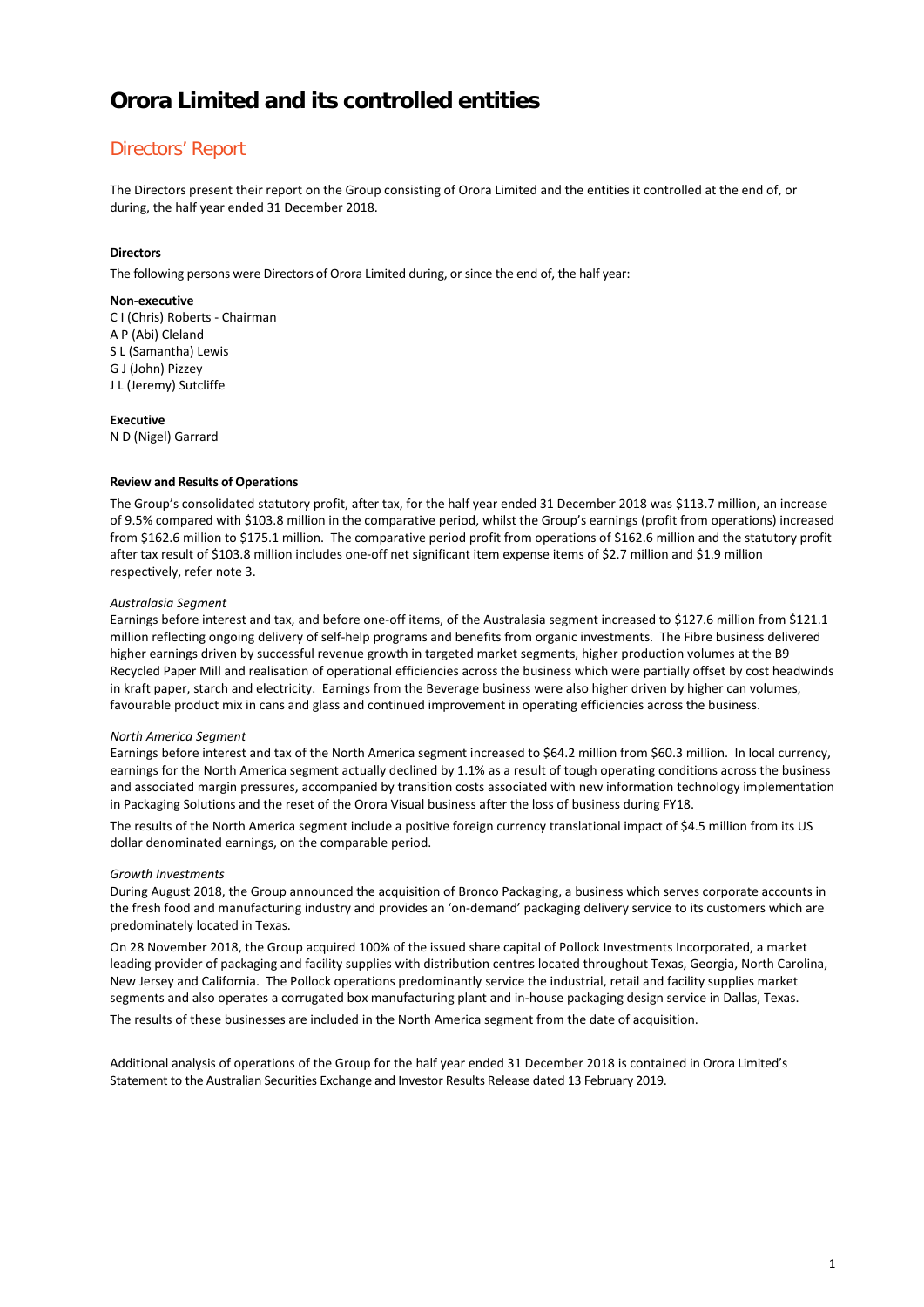# Directors' Report (continued)

#### **Dividend**

Since 31 December 2018 the Directors have determined an interim dividend on ordinary shares, expected to be paid on 11 April 2019, of approximately \$78.4 million. This represents a dividend of 6.5 cents per share 50.0% franked, of which 50.0% will be sourced from the Conduit Foreign Income Account. The financial effect of this dividend has not been brought into account in the consolidated interim financial statements for the half year ended 31 December 2018 and will be recognised in subsequent financial reports.

#### **Auditor's Independence Declaration**

A copy of the auditor's independence declaration, as required under Section 307C of the *Corporations Act 2001*, is set out on page 3.

#### **Rounding Off**

The Group is of a kind referred to in the Australian Securities and Investments Commission (Rounding in Financial/Directors' Reports) Instrument 2016/191 and, in accordance with that Instrument, amounts in the interim financial report and Directors' Report have been rounded off to the nearest \$100,000 or, where the amount is \$50,000 or less, zero, unless specifically otherwise stated.

Signed in accordance with a resolution of the Directors, dated at Melbourne, this 13<sup>th</sup> day of February 2019.

 $\sim$   $\sim$ 

C I Roberts **Chairman**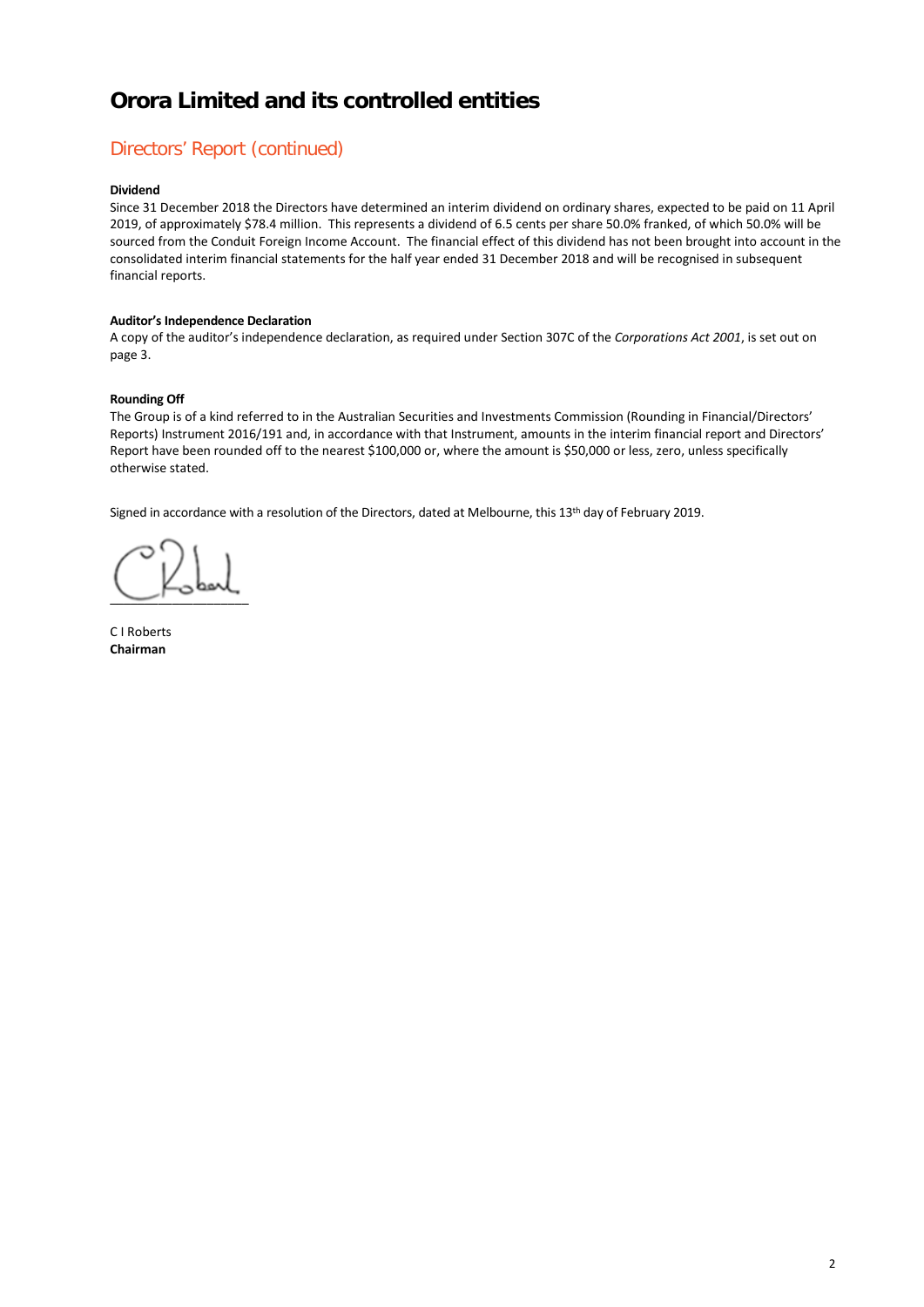

# Auditor's Independence Declaration

As lead auditor for the review of Orora Limited for the half-year ended 3r December 2018, I declare that to the best of my knowledge and belief, there have been:

- (a) no contraventions of the auditor independence requirements of the Corporations Act zoot in relation to the review; and
- (b) no contraventions of any applicable code of professional conduct in relation to the review.

This declaration is in respect of Orora Limited and the entities it controlled during the period.

Ischole

Linschoten Melbourne Partner 13 February 2019 PricewaterhouseCoopers

PricewaterhouseCoopers, ABN 52 780 433 757 z Riuerside QUay,SOWHBANK VIC 3oo6, GPO Box t33t, MELBOURNE VIC 3oot T: 61 3 8603 1000, F: 61 3 8603 1999, www.pwc.com.au

Liability limited by a scheme approved under Professional Standards Legislation.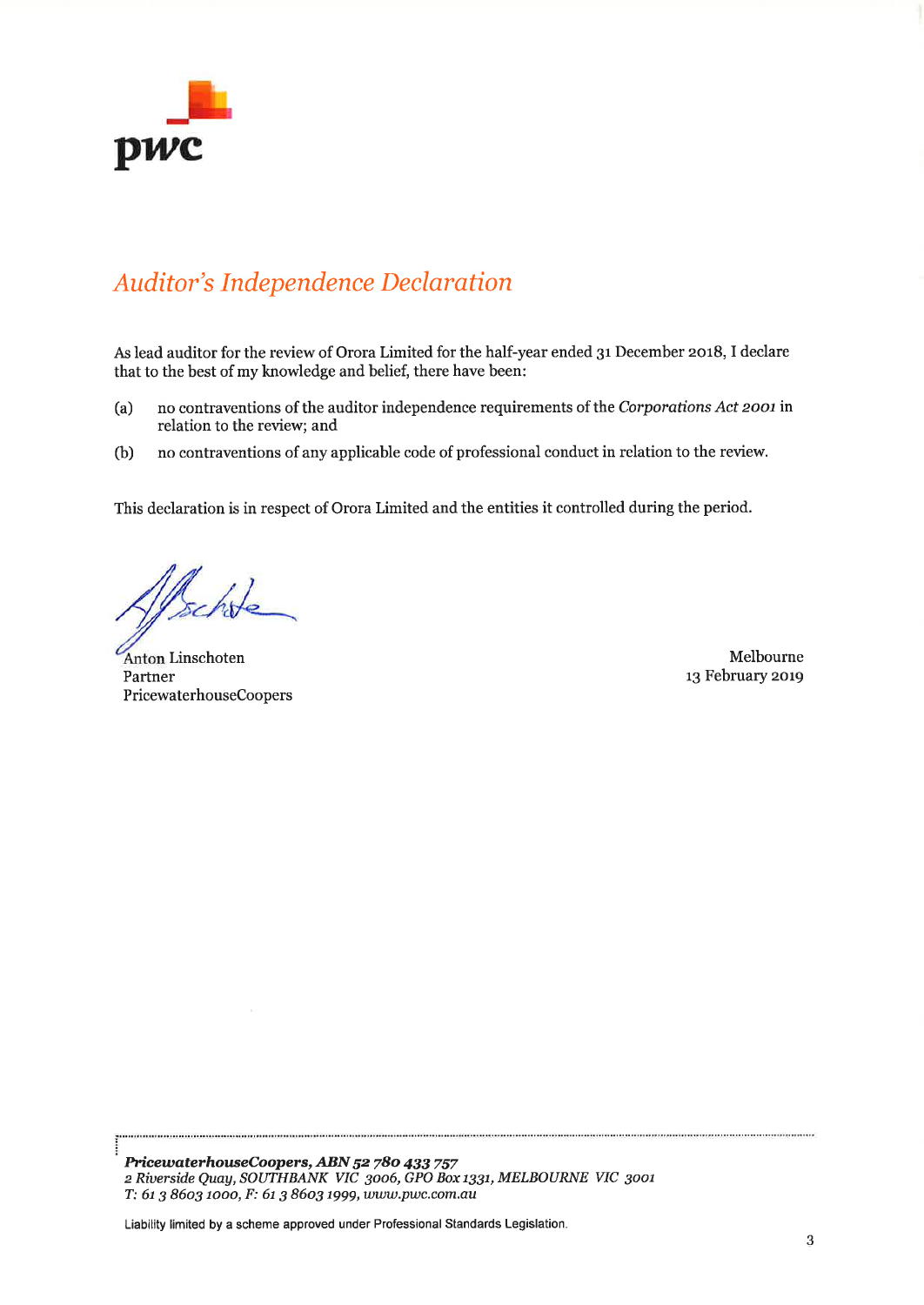### Consolidated Income Statement

For the six months ended 31 December 2018

| \$ million                                                                                                                              | <b>Note</b>    | <b>Dec 2018</b>      | Dec $2017^{(1)}$     |
|-----------------------------------------------------------------------------------------------------------------------------------------|----------------|----------------------|----------------------|
| Sales revenue<br>Cost of sales                                                                                                          | $\overline{2}$ | 2,305.5<br>(1,885.7) | 2,097.8<br>(1,693.3) |
| <b>Gross profit</b>                                                                                                                     |                | 419.8                | 404.5                |
| Other income                                                                                                                            |                | 6.7                  | 39.7                 |
| Sales and marketing expenses                                                                                                            |                | (108.9)              | (103.5)              |
| General and administration expenses                                                                                                     |                | (142.5)              | (178.1)              |
| <b>Profit from operations</b>                                                                                                           |                | 175.1                | 162.6                |
|                                                                                                                                         |                |                      |                      |
| Finance income                                                                                                                          | 2              | 0.1                  |                      |
| Finance expenses                                                                                                                        | 2              | (17.9)               | (17.7)               |
| <b>Net finance costs</b>                                                                                                                |                | (17.8)               | (17.7)               |
| Profit before related income tax expense                                                                                                | $\overline{2}$ | 157.3                | 144.9                |
| Income tax expense                                                                                                                      |                | (43.6)               | (41.1)               |
| Profit for the financial period attributable to the owners of Orora Limited                                                             |                | 113.7                | 103.8                |
|                                                                                                                                         |                |                      |                      |
| <b>Cents</b>                                                                                                                            |                |                      |                      |
| Profit per share attributable to the ordinary equity holders of Orora Limited<br>Basic earnings per share<br>Diluted earnings per share |                | 9.4<br>9.4           | 8.7<br>8.5           |

(1) The Group has initially applied AASB 15 *Revenue from Contracts with Customers* using the cumulative effect method. Under this method, the comparative information has not been restated. Refer note 10.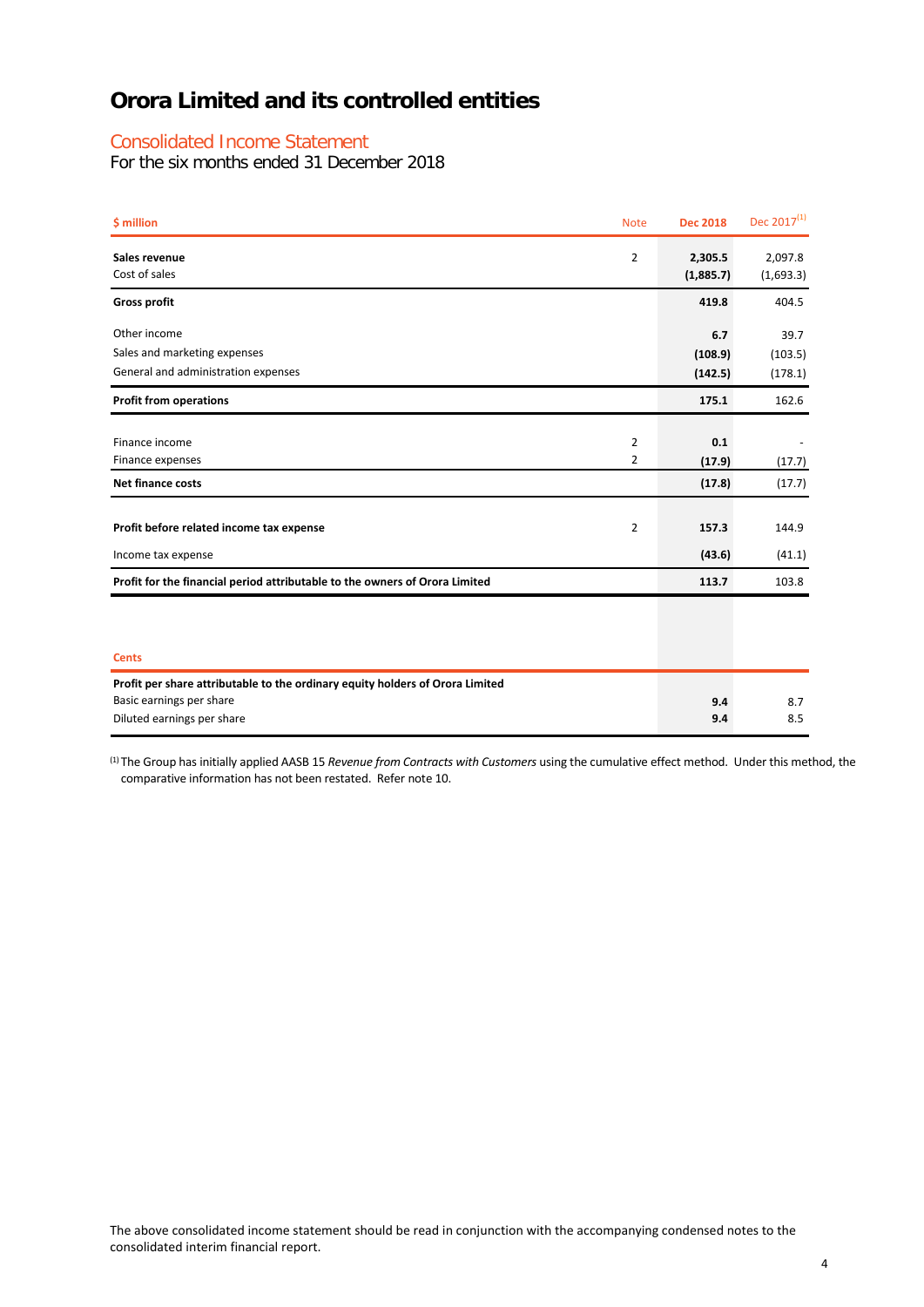### Consolidated Statement of Comprehensive Income

For the six months ended 31 December 2018

| \$ million                                                                                      | <b>Dec 2018</b> | Dec $2017^{(1)}$ |
|-------------------------------------------------------------------------------------------------|-----------------|------------------|
| Profit for the financial period                                                                 | 113.7           | 103.8            |
| Other comprehensive income/(expense)                                                            |                 |                  |
| Items that may be reclassified to profit or loss:                                               |                 |                  |
| Cash flow hedge reserve                                                                         |                 |                  |
| Unrealised gains on cash flow hedges                                                            | 1.9             | 2.5              |
| Realised (gains)/losses transferred to profit or loss                                           | (3.5)           | 3.4              |
| Realised (gains)/losses transferred to non-financial assets                                     | (0.1)           | 0.3              |
| Income tax relating to these items                                                              | 0.5             | (1.7)            |
| <b>Exchange fluctuation reserve</b>                                                             |                 |                  |
| Exchange differences on translation of foreign operations                                       | 15.7            | (4.1)            |
| Net investment hedge of foreign operations                                                      |                 | (5.8)            |
| Other comprehensive income/(expense) for the financial period, net of tax                       | 14.5            | (5.4)            |
| Total comprehensive income for the financial period attributable to the owners of Orora Limited | 128.2           | 98.4             |

(1) The Group has initially applied AASB 15 *Revenue from Contracts with Customers* using the cumulative effect method. Under this method, the comparative information has not been restated. Refer note 10.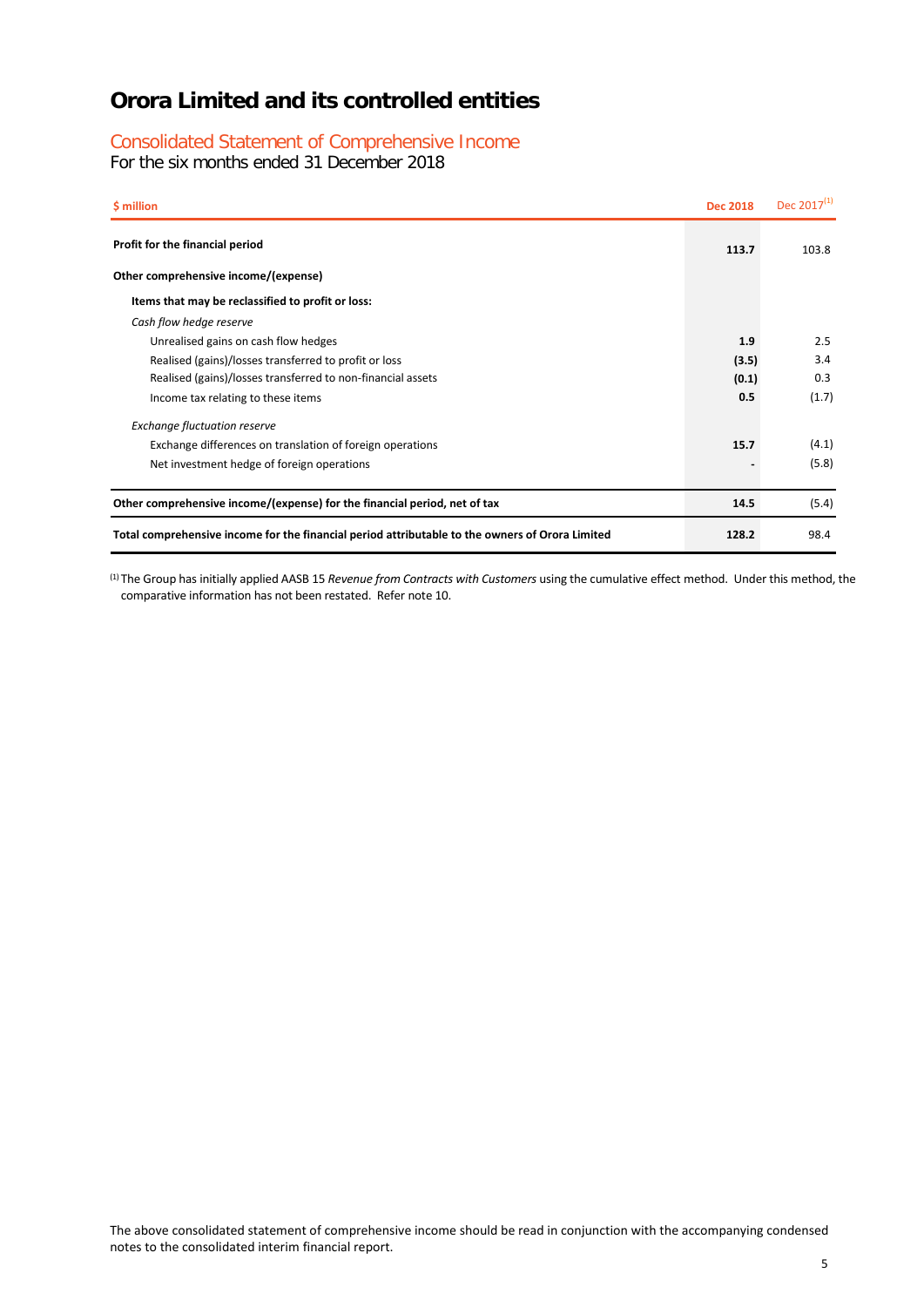### Consolidated Statement of Financial Position

As at 31 December 2018

| \$ million                           | <b>Note</b> | <b>Dec 2018</b> | June 2018 <sup>(1)</sup> |
|--------------------------------------|-------------|-----------------|--------------------------|
| <b>Current assets</b>                |             |                 |                          |
| Cash and cash equivalents            |             | 110.5           | 87.6                     |
| Trade and other receivables          |             | 684.2           | 606.1                    |
| Inventories                          |             | 650.4           | 559.1                    |
| Derivatives                          |             | 8.9             | 9.8                      |
| Other current assets                 |             | 71.3            | 55.5                     |
| <b>Total current assets</b>          |             | 1,525.3         | 1,318.1                  |
| <b>Non-current assets</b>            |             |                 |                          |
| Property, plant and equipment        |             | 1,714.5         | 1,693.7                  |
| Goodwill and intangible assets       |             | 608.4           | 494.7                    |
| Derivatives                          |             | 5.3             | 6.3                      |
| Other non-current assets             |             | 93.7            | 104.3                    |
| <b>Total non-current assets</b>      |             | 2,421.9         | 2,299.0                  |
| <b>Total assets</b>                  |             | 3,947.2         | 3,617.1                  |
| <b>Current liabilities</b>           |             |                 |                          |
| Trade and other payables             |             | 1,020.7         | 952.4                    |
| Interest-bearing liabilities         |             | 306.7           | 1.7                      |
| Derivatives                          |             | 3.4             | 3.2                      |
| <b>Current tax liabilities</b>       |             | 2.4             | 8.7                      |
| Provisions                           |             | 125.5           | 132.7                    |
| <b>Total current liabilities</b>     |             | 1,458.7         | 1,098.7                  |
| <b>Non-current liabilities</b>       |             |                 |                          |
| Other payables                       |             | 22.1            | 25.4                     |
| Interest-bearing liabilities         |             | 676.0           | 753.4                    |
| Derivatives                          |             | 0.4             |                          |
| Deferred tax liabilities             |             | 94.7            | 83.3                     |
| Provisions                           |             | 22.3            | 25.8                     |
| <b>Total non-current liabilities</b> |             | 815.5           | 887.9                    |
| <b>Total liabilities</b>             |             | 2,274.2         | 1,986.6                  |
| <b>NET ASSETS</b>                    |             | 1,673.0         | 1,630.5                  |
|                                      |             |                 |                          |
| <b>Equity</b>                        |             |                 |                          |
| Contributed equity                   | 4           | 487.8           | 499.7                    |
| Treasury shares                      | 4           | (4.2)           | (19.8)                   |
| Reserves                             |             | 162.9           | 152.1                    |
| Retained earnings                    |             | 1,026.5         | 998.5                    |
| <b>TOTAL EQUITY</b>                  |             | 1,673.0         | 1,630.5                  |

(1) The Group has initially applied AASB 15 *Revenue from Contracts with Customers* using the cumulative effect method. Under this method, the comparative information has not been restated. Refer note 10.

The above consolidated statement of financial position should be read in conjunction with the accompanying condensed notes to the consolidated interim financial report.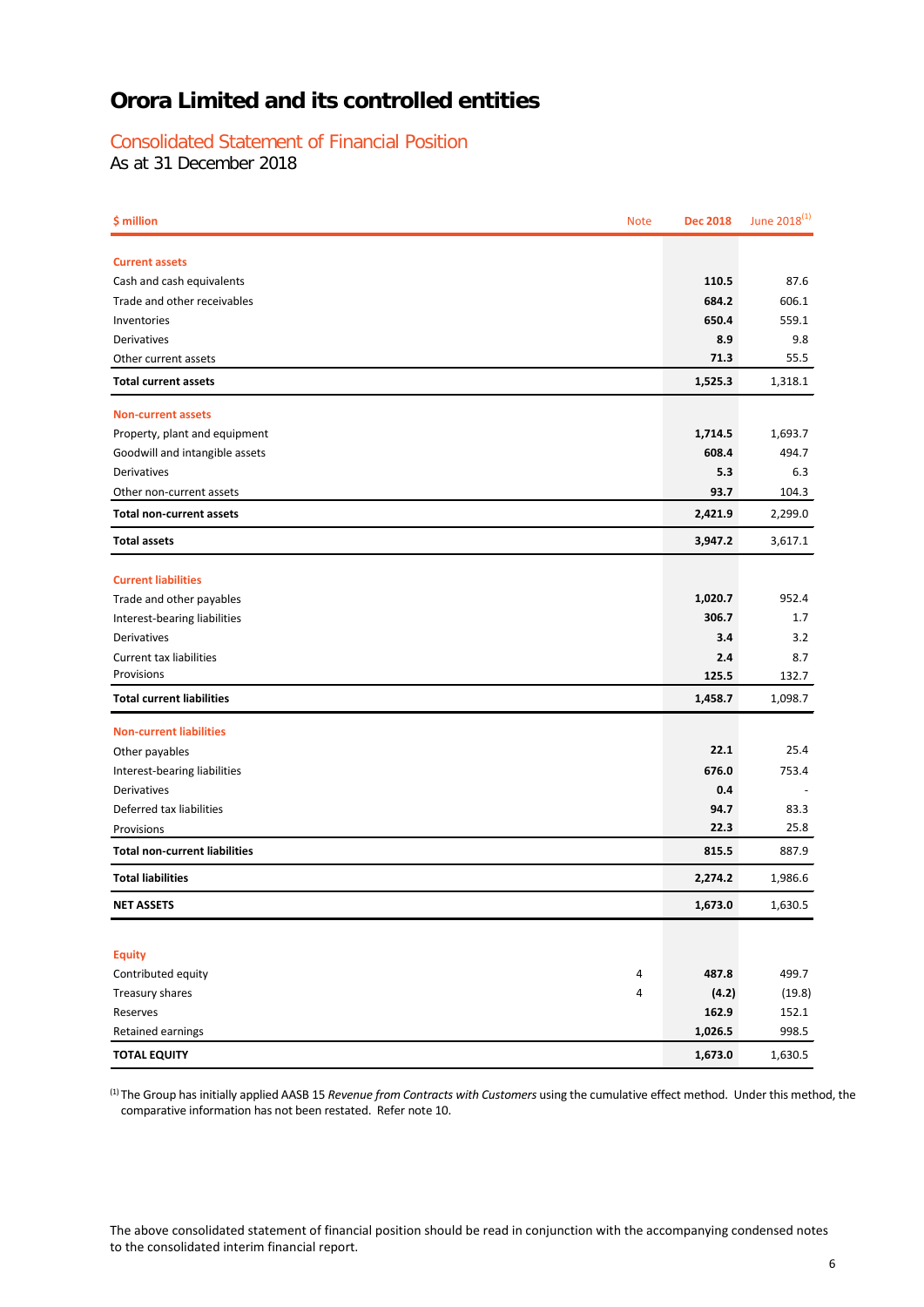# Consolidated Statement of Changes in Equity

For the six months ended 31 December 2018

|                                                           |             |                    | <b>Attributable to owners of Orora Limited</b> |                 |              |
|-----------------------------------------------------------|-------------|--------------------|------------------------------------------------|-----------------|--------------|
|                                                           |             | <b>Contributed</b> |                                                | <b>Retained</b> | <b>Total</b> |
| \$ million                                                | <b>Note</b> | equity             | <b>Reserves</b>                                | earnings        | equity       |
| Balance at 1 July 2018                                    |             | 479.9              | 152.1                                          | 998.5           | 1,630.5      |
| Impact of change in accounting policy                     | 10          |                    |                                                | (7.3)           | (7.3)        |
| Restated balance at 1 July 2018                           |             | 479.9              | 152.1                                          | 991.2           | 1,623.2      |
| Net profit for the financial period                       |             |                    |                                                | 113.7           | 113.7        |
| Other comprehensive income/(loss):                        |             |                    |                                                |                 |              |
| Unrealised gains on cash flow hedges                      |             |                    | 1.9                                            |                 | 1.9          |
| Realised gains transferred to profit or loss              |             |                    | (3.5)                                          |                 | (3.5)        |
| Realised gains transferred to non-financial assets        |             |                    | (0.1)                                          |                 | (0.1)        |
| Exchange differences on translation of foreign operations |             |                    | 15.7                                           |                 | 15.7         |
| Deferred tax                                              |             |                    | 0.5                                            |                 | 0.5          |
| Total other comprehensive income                          |             |                    | 14.5                                           |                 | 14.5         |
| Transactions with owners in their capacity as owners:     |             |                    |                                                |                 |              |
| Proceeds received from employees on exercise of options   |             | 5.4                |                                                |                 | 5.4          |
| Purchase of treasury shares                               | 4           | (10.5)             |                                                |                 | (10.5)       |
| Restriction lifted on shares issued under CEO Grant       | 4           | 0.1                |                                                |                 | 0.1          |
| Shares used to settle Team Member Share Plan Issue        | 4           | 1.2                |                                                |                 | 1.2          |
| Dividends paid                                            | 5           |                    |                                                | (78.4)          | (78.4)       |
| Settlement of options and performance rights              |             | 7.5                | (7.5)                                          |                 |              |
| Share-based payment expense                               | 6           |                    | 3.8                                            |                 | 3.8          |
| <b>Balance at 31 December 2018</b>                        |             | 483.6              | 162.9                                          | 1,026.5         | 1,673.0      |
|                                                           |             |                    |                                                |                 |              |
| Balance at 1 July 2017(1)                                 |             | 472.3              | 144.0                                          | 930.5           | 1,546.8      |
| Net profit for the financial period                       |             |                    |                                                | 103.8           | 103.8        |
| Other comprehensive income/(loss):                        |             |                    |                                                |                 |              |
| Unrealised gains on cash flow hedges                      |             |                    | 2.5                                            |                 | 2.5          |
| Realised losses transferred to profit or loss             |             |                    | 3.4                                            |                 | 3.4          |
| Realised losses transferred to non-financial assets       |             |                    | 0.3                                            |                 | 0.3          |
| Exchange differences on translation of foreign operations |             |                    | (9.9)                                          |                 | (9.9)        |
| Deferred tax                                              |             |                    | (1.7)                                          |                 | (1.7)        |
| Total other comprehensive expense                         |             |                    | (5.4)                                          |                 | (5.4)        |
| Transactions with owners in their capacity as owners:     |             |                    |                                                |                 |              |
| Proceeds received from employees on exercise of options   |             | 6.3                |                                                |                 | 6.3          |
| Dividends paid                                            | 5           |                    |                                                | (72.1)          | (72.1)       |
| Settlement of options and performance rights              |             | 8.0                | (8.0)                                          |                 |              |
| Share-based payment expense                               | 6           |                    | 4.7                                            |                 | 4.7          |
| Balance at 31 December 2017(1)                            |             | 486.6              | 135.3                                          | 962.2           | 1.584.1      |

(1) The Group has initially applied AASB 15 *Revenue from Contracts with Customers* using the cumulative effect method. Under this method, the comparative information has not been restated. Refer note 10.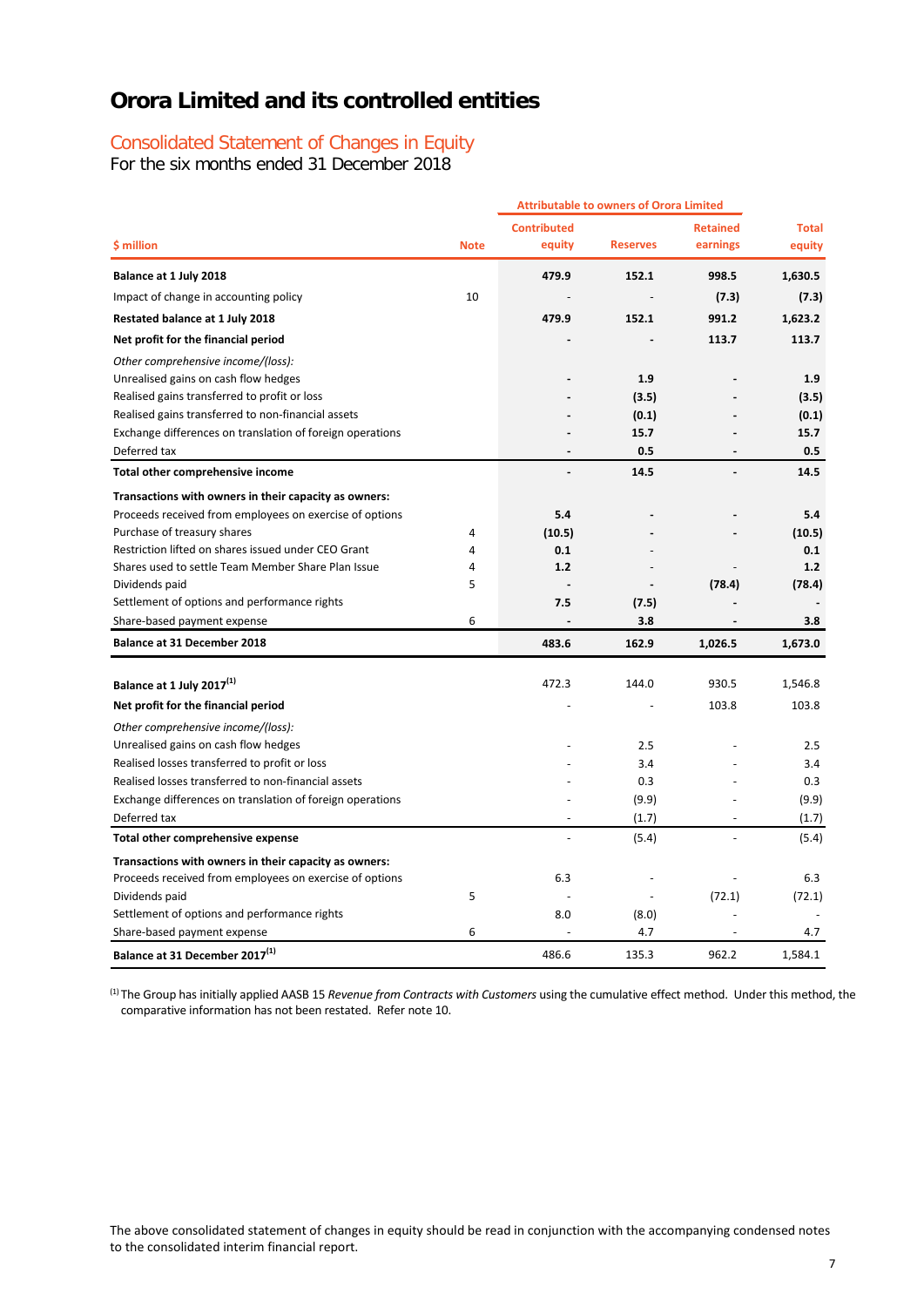### Consolidated Cash Flow Statement

For the six months ended 31 December 2018

| \$ million                                                                                                                          | <b>Dec 2018</b> | Dec 2017 <sup>(1)</sup> |
|-------------------------------------------------------------------------------------------------------------------------------------|-----------------|-------------------------|
| Cash flows from/(used in) operating activities                                                                                      |                 |                         |
| Profit for the financial period                                                                                                     | 113.7           | 103.8                   |
| Depreciation                                                                                                                        | 63.0            | 58.4                    |
| Amortisation of intangible assets                                                                                                   | 5.4             | 3.6                     |
| Net impairment losses on property, plant and equipment, intangibles, receivables and inventory                                      | 4.3             | 3.8                     |
| Net finance costs                                                                                                                   | 17.8            | 17.7                    |
| Net gain on disposal of non-current assets                                                                                          | 0.4             | (32.1)                  |
| Fair value gain on financial instruments at fair value through income statement                                                     | 0.3             | (0.9)                   |
| Share-based payment expense                                                                                                         | 3.8             | 4.7                     |
| Restructuring and decommissioning expense                                                                                           | 6.1             | 35.1<br>10.7            |
| Other sundry items<br>Income tax expense                                                                                            | 43.6            | 41.1                    |
| Operating cash inflow before changes in working capital and provisions                                                              | 258.4           | 245.9                   |
| - (Increase)/Decrease in prepayments and other operating assets                                                                     | (6.2)           | (22.6)                  |
| - (Decrease)/Increase in provisions                                                                                                 | (11.8)          | (12.6)                  |
| - (Increase)/Decrease in trade and other receivables                                                                                | (7.3)           | (21.3)                  |
| - (Increase)/Decrease in inventories                                                                                                | (46.9)          | (53.4)                  |
| - Increase/(Decrease) in trade and other payables                                                                                   | (6.0)           | 37.3                    |
|                                                                                                                                     | 180.2           | 173.3                   |
| Interest received                                                                                                                   | 0.1             |                         |
| Interest and borrowing costs paid                                                                                                   | (19.4)          | (16.4)                  |
| Income tax paid                                                                                                                     | (36.1)          | (18.7)                  |
| Net cash inflow from operating activities                                                                                           | 124.8           | 138.2                   |
|                                                                                                                                     |                 |                         |
| Cash flows from/(used in) investing activities                                                                                      |                 |                         |
| Granting of loans to associated companies and other persons                                                                         | (1.5)           | (1.1)                   |
| Payments for acquisition of controlled entities and businesses, net of cash acquired                                                | (142.0)         | (12.5)                  |
| Payments for property, plant and equipment and intangible assets                                                                    | (73.9)          | (93.0)                  |
| Proceeds on disposal of non-current assets                                                                                          | 1.0             | 46.7                    |
| Net cash flows used in investing activities                                                                                         | (216.4)         | (59.9)                  |
|                                                                                                                                     |                 |                         |
| Cash flows from/(used in) financing activities                                                                                      |                 |                         |
| Proceeds from exercise of employee share options                                                                                    | 5.4             | 6.4                     |
| Payments for treasury shares                                                                                                        | (10.5)          |                         |
| Proceeds from borrowings                                                                                                            | 1,013.8         | 774.3                   |
| Repayment of borrowings                                                                                                             | (827.2)         | (759.3)                 |
| Dividends paid and other equity distributions                                                                                       | (78.4)          | (72.1)                  |
| Net cash flows from/(used) in financing activities                                                                                  | 103.1           | (50.7)                  |
|                                                                                                                                     |                 |                         |
| Net increase in cash held                                                                                                           | 11.5<br>87.6    | 27.6<br>53.4            |
| Cash and cash equivalents at the beginning of the financial period<br>Effects of exchange rate changes on cash and cash equivalents | 11.4            | (1.0)                   |
|                                                                                                                                     |                 |                         |
| Cash and cash equivalents at the end of the financial period                                                                        | 110.5           | 80.0                    |

(1) The Group has initially applied AASB 15 *Revenue from Contracts with Customers* using the cumulative effect method. Under this method, the comparative information has not been restated. Refer note 10.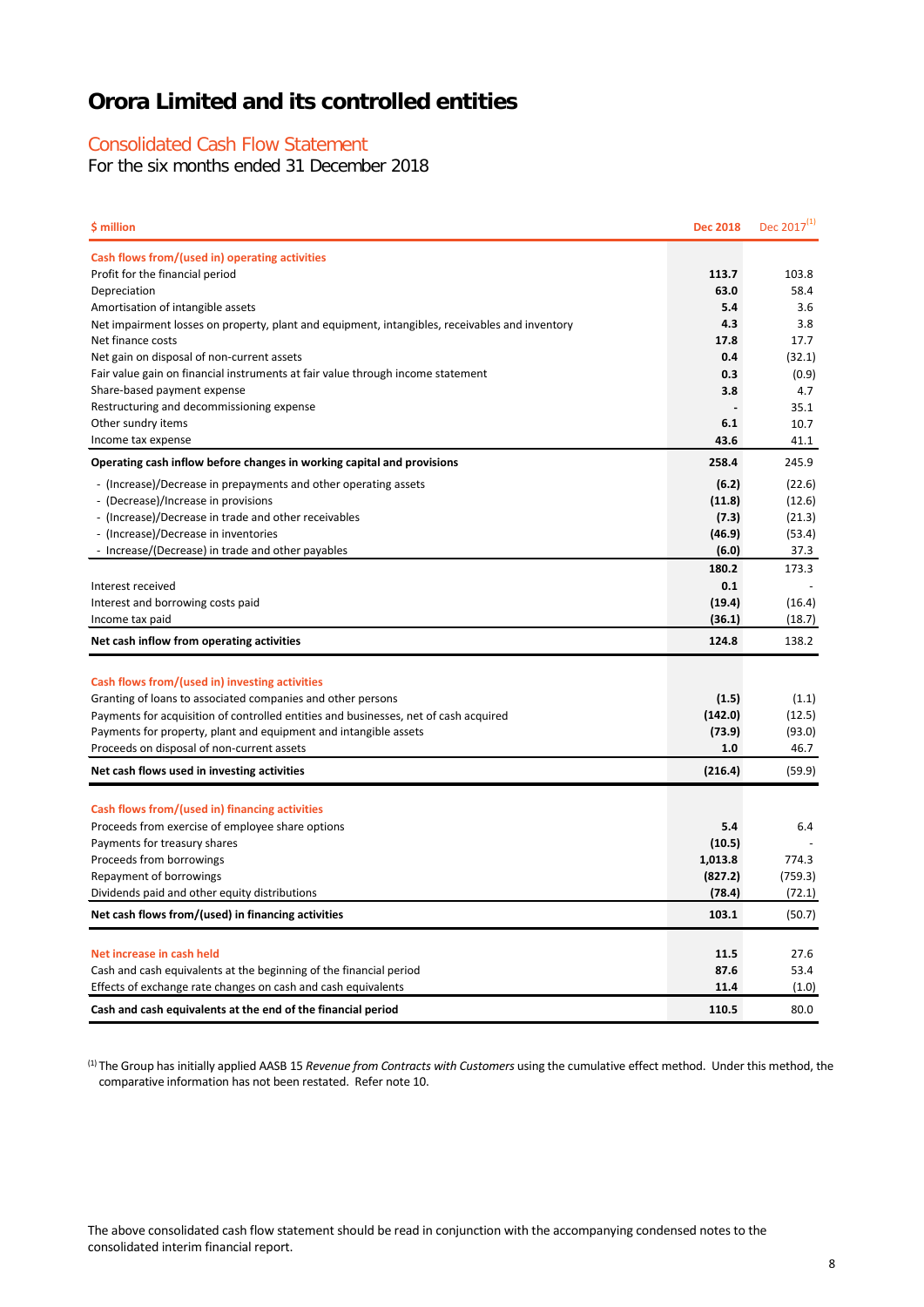## Condensed Notes to the Consolidated Interim Financial Report

For the six months ended 31 December 2018

#### About this report

Orora Limited (the Company) is a for-profit entity for the purposes of preparing this financial report and is domiciled in Australia. These condensed consolidated interim financial statements ('interim financial report') as at and for the six months ended 31 December 2018 comprise the Company and its subsidiaries (together referred to as the 'Group'). The Group is primarily involved in the manufacture and supply of packaging products and services to the grocery, fast moving consumer goods and industrial markets.

These interim financial statements for the Group for the six months ended 31 December 2018 were approved by the Company's Board of Directors on 13 February 2019. The Directors have the power to amend and reissue the interim financial report.

The Annual Report of the Group as at and for the year ended 30 June 2018 is available upon request from the Company's registered office at 109 Burwood Road, Hawthorn 3122, Victoria, Australia or a[t www.ororagroup.com.](http://www.ororagroup.com/)

This interim financial report:

- has been prepared in accordance with the requirements of Accounting Standard AASB 134 *Interim Financial Reporting* (AASB 134) and the *Corporations Act 2001;*
- does not include all of the information required for a full financial report, and should be read in conjunction with the Annual Report of the Group as at and for the year ended 30 June 2018 and any public announcements made by Orora Limited and its controlled entities during the half year in accordance with continuous disclosure obligations arising under the *Corporations Act 2001*;
- has been prepared under historical cost basis except for financial instruments which have been measured at fair value. Non-derivative financial instruments are measured at fair through the income statement;
- is presented in Australian dollars with values rounded to the nearest \$100,000 unless otherwise stated, in accordance with the ASIC Corporations (Rounding in Financial/Directors' Reports) Instrument 2016/191;
- presents reclassified comparative information where required for consistency with the current period presentation;
- adopts all new and amended Accounting Standards and Interpretations issued by the AASB that are relevant to the operations of the Group and effective for reporting periods beginning on or after 1 July 2018;
- does not early adopt any Accounting Standards and Interpretations that have been issued or amended but are not yet effective; and
- has applied the Group accounting policies consistently to all periods presented, except as described in note 10.

## **Judgements and estimates**

The preparation of the financial statements requires management to exercise judgement in applying the Group's accounting policies. It also requires the use of estimates and assumptions that affect the reported amounts of assets, liabilities, income and expenses.

The judgement, estimates and assumptions applied in the interim financial statements, including the key sources of estimation uncertainty are the same as those applied in the Group's last Annual Report for the year ended 30 June 2018.

#### **Contingent decommissioning liability**

During the year ended 30 June 2018 additional costs associated with the decommissioning of the Petrie site were recognised, refer note 3.8 of the 30 June 2018 Annual Report. The recognition of the additional decommissioning costs followed ongoing project review and reassessment of remediation requirements at the site in respect of estimated costs to complete.

The provision recognised as at 31 December 2018 represents management's best estimate using all currently available information and considering applicable legislative and environmental regulations.

The decommissioning of the Petrie site is a significant exercise, the estimated cost of which remains contingent on final remediation design solutions approved by the regulatory authorities. At the date of this Interim Report, decommissioning work continues on site, and this is being completed in conjunction with finalising the remaining design phase for decommissioning of the site. This final design phase is complex and time consuming and involves various stakeholders including the landowner and multiple Government agencies. The estimated costs to complete the decommissioning are contingent on all these factors and require significant judgement in respect of determining a reliable estimate. It is anticipated that the final design phase and estimation of costs will be concluded before 30 June 2019.

Orora will continue to progress the design solution and maintain engagement with the landowner, experts and Government agencies in an effort to finalise the cost estimates and complete decommissioning and handover of the site.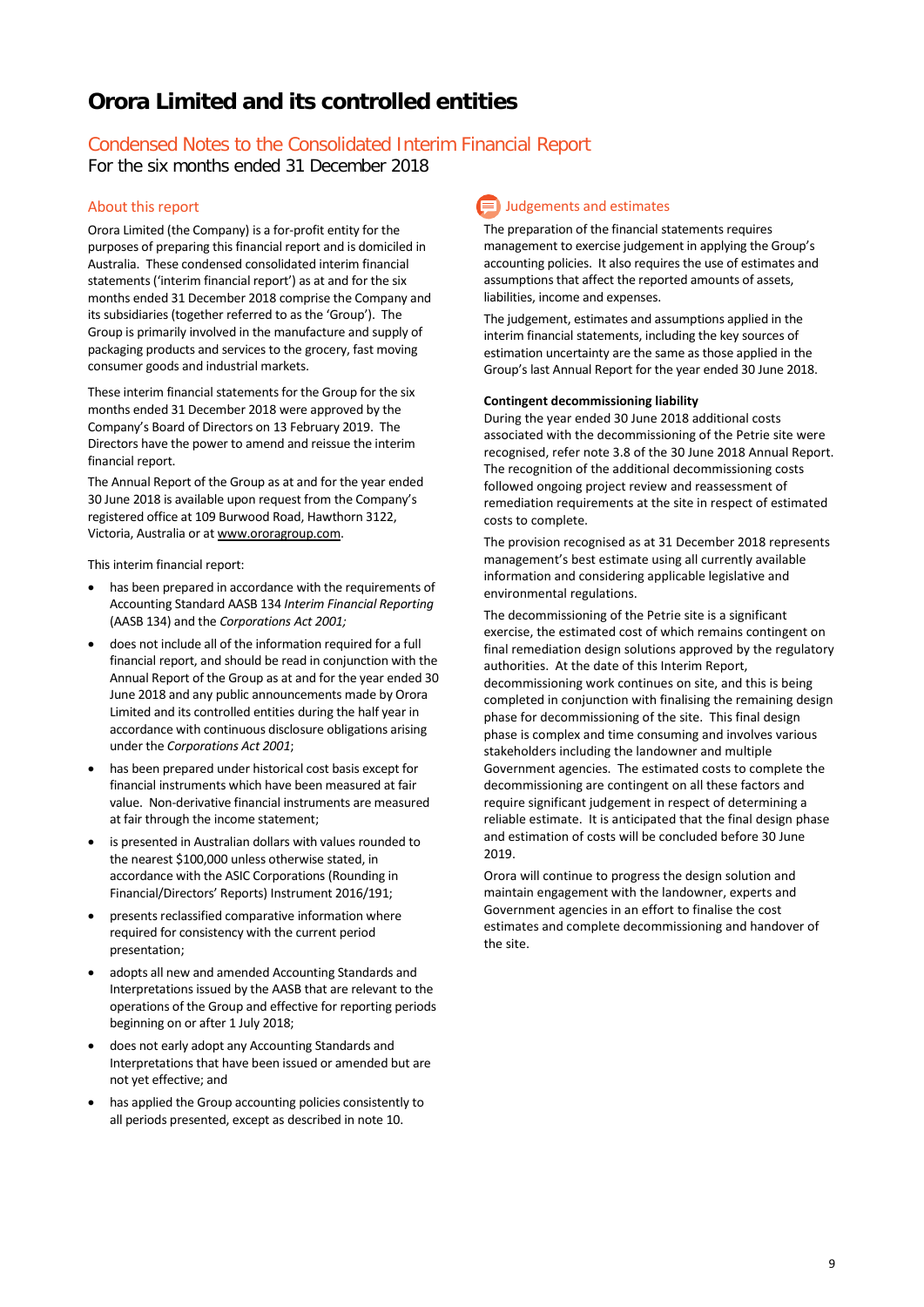### Condensed Notes to the Consolidated Interim Financial Report

For the six months ended 31 December 2018

#### New and amended accounting standards and interpretations

All new and amended Australian Accounting Standards and Interpretations mandatory as at 1 July 2018 to the Group have been adopted, including:

- AASB 15 *Revenue from Contracts with Customers;*
- AASB 2016-5 *Amendments to Australian Accounting Standards – Classification and Measurement of Sharebased Payment Transactions*

The adoption of AASB 15 *Revenue from Contracts with Customers,* has resulted in a change to the Groups accounting policies. The impact of the adoption of these standards and the new accounting policies are disclosed in note 10.

The adoption of the other amending standards has not resulted in a change to the financial performance or position of the Group.

#### Issued but not yet effective

The following new or amended accounting standards issued by the AASB are relevant to current operations and may impact the Group in the period of initial application. They are available for early adoption but have not been applied in preparing this interim financial report.

#### **AASB 16** *Leases*

AASB 16 replaces the current dual operating/finance lease accounting model for lessees under AASB 117 *Leases* and the guidance contained in Interpretation 4 *Determining whether an Arrangement contains a Lease*.

The new standard introduces a single, on-balance sheet accounting model, similar to the current finance lease accounting. Under the new standard Orora will be required to recognise a 'right-of-use' asset and a lease liability for all identified leased assets which will result in a grossing up of the assets and liabilities of the Group balance sheet. The current operating lease expense will be replaced with a depreciation charge as the right-of-use asset recognised is depreciated over the lease term and a finance charge representing the unwinding on the discounted future lease payments. Operating cash flow will be higher as repayment of the principal portion of the lease liability will be classified as a financing activity.

The standard is applicable to the Group from 1 July 2019 with early adoption permitted with some targeted relief from the application of the lease accounting model where a lease is for a term of 12 months or less and for low value items. The Group will not be early adopting AASB 16. The adoption of the standard will be reflected in the Interim Financial Report for the six months ending 31 December 2019.

The Group currently expects to use the modified retrospective approach and retain the classification of existing contracts as leases under current accounting standards instead of reassessing whether existing contracts are or contain a lease at the date of application of the new standard. In addition, the Group does not currently intend to bring short term leases (12 months or less to run as at 1 July 2019, including reasonably certain options to extend) or low

value leases on balance sheet. Costs for these items will continue to be expensed directly to the income statement.

As at 31 December 2018 the Group has non-cancellable undiscounted operating lease commitments of \$472.3 million (June 2018: \$470.2 million). The adoption of AASB 16 is expected to materially gross up the financial position of the Group and will impact key financial ratios. Practical application of the new standard continues to develop and the detailed assessment, of the impact of AASB 16, is ongoing.

The Group is implementing a lease accounting system which will be used for the Group's leases and work is currently ongoing in respect of the system configuration, data collection in preparation for the loading of the lease data and testing. Work on preparing the system for go-live on 1 July 2019, including the provision of training on the system and amendments to processes, will continue through the second half of FY19.

#### 1. Business acquisitions

In August 2018, the Group announced the acquisition of Bronco Packaging, a business which serves corporate accounts in the fresh food and manufacturing industry and provides an 'on-demand' packaging delivery service to its customers which are predominately located in Texas.

Then on 28 November 2018, the Group acquired 100% of the issued share capital of Pollock Investments Incorporated, a market leading provider of packaging and facility supplies head quartered in Texas, USA. In addition to 6 distribution centres located throughout Texas the business has distribution centres in Georgia, North Carolina, New Jersey and California. The operations predominantly service the industrial, retail and facility supplies market segments and also operates a corrugated box manufacturing plant and inhouse packaging design service in Dallas, Texas.

The results of these acquired businesses is included in the North America segment from the date of acquisition.

As at 31 December 2018, the accounting for these acquisitions has been provisionally determined as the postclose adjustment process remains in progress. Management is continuing to assess the fair value of the opening balance sheets which may result in adjustments to the fair value attributable to the net assets acquired as reported below.

#### **Purchase consideration**

**\$ million**

| Initial cash consideration paid<br>Deferred consideration | 11.9  |
|-----------------------------------------------------------|-------|
| <b>Total purchase consideration</b>                       | 141.0 |

#### **Deferred consideration**

Of the total \$11.9 million deferred consideration, \$6.8 million attracts interest of 0.6%. The deferred consideration is payable within 12 months of the acquisition date.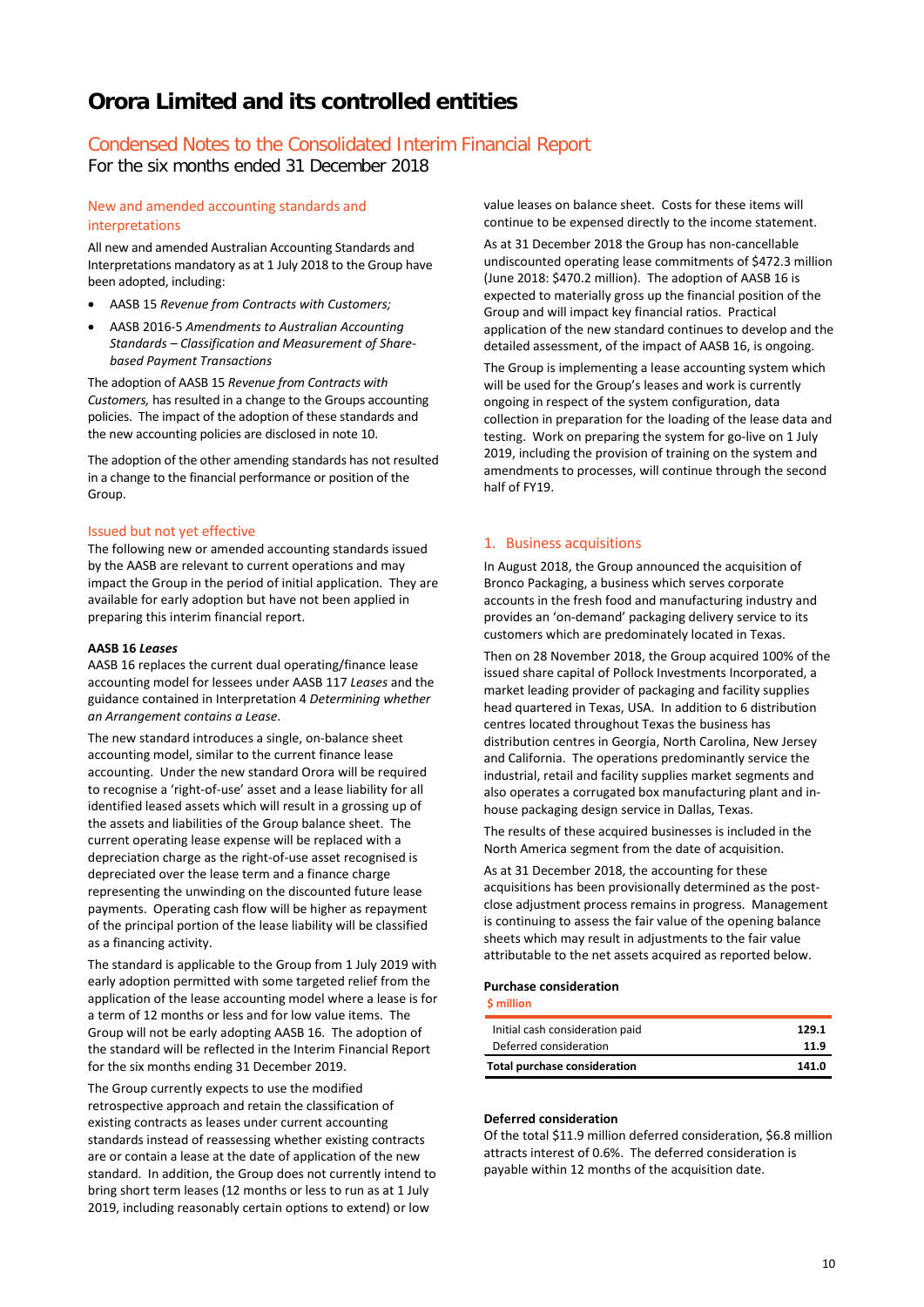### Condensed Notes to the Consolidated Interim Financial Report

For the six months ended 31 December 2018

#### 1. Business acquisitions (continued)

#### **Fair value of net assets acquired and goodwill**

| \$ million                                     | <b>Fair Value</b> |
|------------------------------------------------|-------------------|
| Cash and cash equivalents                      | 7.6               |
| Trade and other receivables                    | 56.0              |
| Inventories                                    | 39.2              |
| Property, plant and equipment                  | 3.6               |
| Trade and other payables                       | (61.2)            |
| Provisions                                     | (0.3)             |
| Fair value of net identifiable assets acquired | 44.9              |
| Add goodwill                                   | 96.1              |
| Fair value of net assets acquired              | 141.0             |

#### **Goodwill**

The acquired goodwill is mainly attributable to the synergies expected to be achieved from integrating the business purchased into the Group's existing North American operations and the skills and talent of the workforce of the newly acquired business.

#### **Acquired trade receivables**

The fair value of the acquired trade receivables is \$46.0 million. The gross contractual amount for trade receivables due is \$46.6 million, of which \$0.6 million is expected to be uncollectable.

#### **Purchase consideration and acquisition-related costs**

During the period from acquisition date to 31 December 2018 the Group reported the following cash flows:

**\$ million**

| Cash consideration paid | 129.1 |
|-------------------------|-------|
| Less: cash acquired     | (7.6) |
| <b>Outflow of cash</b>  | 121.5 |

In the six months to 31 December 2018 acquisition-related costs of \$1.5 million were recognised in general and administrative expenses in the income statement and in operating cash flow in the cash flow statement.

#### 2. Segment information

#### Understanding the segment results

The Group's operating segments are organised and managed according to their geographical location. Each segment represents a strategic business that offers different products and operates in different industries and markets. The Corporate Executive Team (the chief operating decisionmakers) monitor the operating results of the business separately for the purpose of making decisions about resource allocation and performance assessment.

Segment performance is evaluated based on earnings before significant items, interest and related income tax expense (EBIT). This measure excludes the effects of individually significant non-recurring gains/losses which may have an impact on the quality of earnings, whilst including items

directly attributable to the segment as well as those that can be allocated on a reasonable basis.

Interest income and expenditure and other finance costs are not allocated to the segments, as this type of activity is managed on a Group basis. Transfer prices between segments are priced on an 'arms-length' basis, in a manner similar to transactions with third parties, and are eliminated on consolidation.

The following summary describes the operations of each reportable segment.

#### **Orora Australasia**

This segment focuses on the manufacture of fibre and beverage packaging products within Australia and New Zealand. The products manufactured by this segment include glass bottles, beverage cans, wine closures, corrugated boxes, cartons and sacks, and the manufacture of recycled paper.

#### **Orora North America**

This segment, predominately located in North America, purchases, warehouses, sells and delivers a wide range of packaging and other related materials. The business also includes integrated corrugated sheet and box manufacturing and equipment sales capabilities and point of purchase retail display solutions and other visual communication services.

#### **Other**

This segment includes the corporate function of the Group.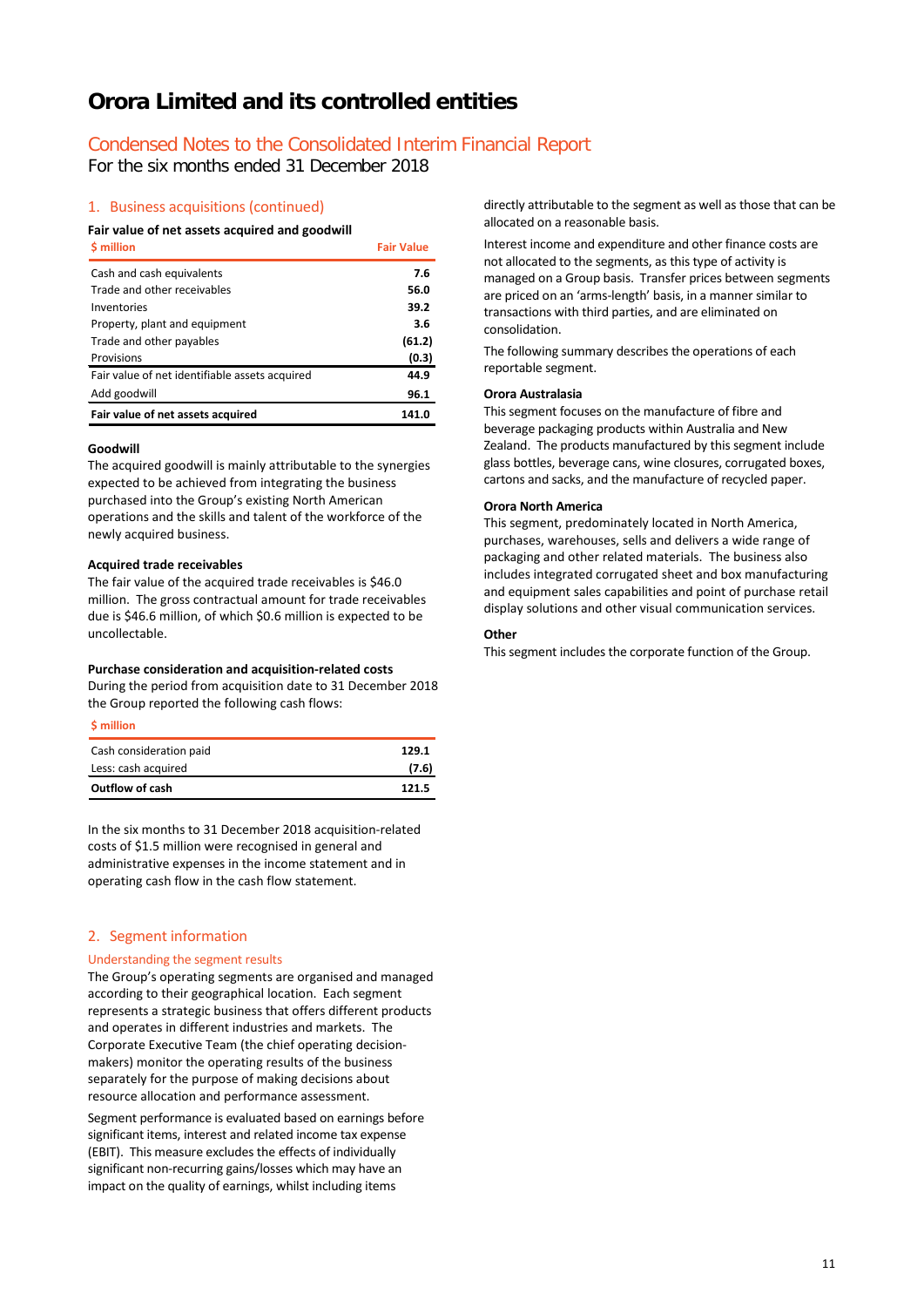### Condensed Notes to the Consolidated Interim Financial Report

For the six months ended 31 December 2018

#### 2. Segment Information (continued)

The following segment information was provided to the Corporate Executive Team for the reportable segments for the half year ended 31 December 2018 and 31 December 2017:

|                                                                                         | <b>Australasia</b> |              | <b>North America</b> |         | <b>Other</b> |        | <b>Total Reported</b> |         |
|-----------------------------------------------------------------------------------------|--------------------|--------------|----------------------|---------|--------------|--------|-----------------------|---------|
| \$ million                                                                              | 2018               | $2017^{(1)}$ | $2018^{(2)}$         | 2017    | 2018         | 2017   | 2018                  | 2017    |
| Reportable segment revenue                                                              |                    |              |                      |         |              |        |                       |         |
| Revenue from external customers                                                         | 1,087.9            | 1,042.4      | 1,217.6              | 1,055.4 |              |        | 2,305.5               | 2,097.8 |
| Inter-segment revenue                                                                   | 33.1               | 20.0         |                      |         |              |        | 33.1                  | 20.0    |
| Total reportable segment revenue <sup>(3)</sup>                                         | 1,121.0            | 1,062.4      | 1,217.6              | 1,055.4 |              |        | 2,338.6               | 2,117.8 |
| Reportable segment earnings                                                             |                    |              |                      |         |              |        |                       |         |
| Earnings before significant items, interest, tax, depreciation and amortisation         | 177.4              | 167.2        | 80.6                 | 73.7    | (14.5)       | (13.6) | 243.5                 | 227.3   |
| Depreciation and amortisation                                                           | (49.8)             | (46.1)       | (16.4)               | (13.4)  | (2.2)        | (2.5)  | (68.4)                | (62.0)  |
| Earnings before significant items, interest and tax                                     | 127.6              | 121.1        | 64.2                 | 60.3    | (16.7)       | (16.1) | 175.1                 | 165.3   |
| Reconciliation to profit/(loss)                                                         |                    |              |                      |         |              |        |                       |         |
| Significant items (refer note 3)                                                        |                    |              |                      |         |              |        |                       | (2.7)   |
| Finance income                                                                          |                    |              |                      |         |              |        | 0.1                   |         |
| Finance expense                                                                         |                    |              |                      |         |              |        | (17.9)                | (17.7)  |
| Consolidated profit before income tax expense                                           |                    |              |                      |         |              |        | 157.3                 | 144.9   |
| Operating free cash flow <sup>(4)</sup>                                                 | 75.2               | 131.0        | 48.0                 | 16.5    | (4.6)        | (2.8)  | 118.6                 | 144.7   |
| Reconciliation to cash flow from operating activities                                   |                    |              |                      |         |              |        |                       |         |
| Add back investing cash outflow activities included in segment operating free cash flow |                    |              |                      |         |              |        | 61.6                  | 28.7    |
| Less operating cash outflow activities excluded from segment operating free cash flow   |                    |              |                      |         |              |        | (55.4)                | (35.2)  |
| Net cash flow from operating activities                                                 |                    |              |                      |         |              |        | 124.8                 | 138.2   |

<sup>(1)</sup> For the period to 31 December 2017, the operating free cash flow of the Australasia segment includes an inflow of \$45.5 million representing the proceeds received from the sale of the fibre converting and distribution site in Smithfield, New South Wales (refer note 3).

(2) For the period to 31 December 2018 the North America segment includes the results of operations of Pollock Investments acquired 28 November 2018 and Bronco Packaging acquired in August 2018 (refer note 1). <sup>(3)</sup> Across all segment, in accordance with AASB 15 *Revenue from Contracts with Customers*, the timing of revenue recognition materially occurs at a point in time.

(4)Operating free cash flow represents the cash flow generated from Orora's operating and investing activities, before interest, tax and dividends.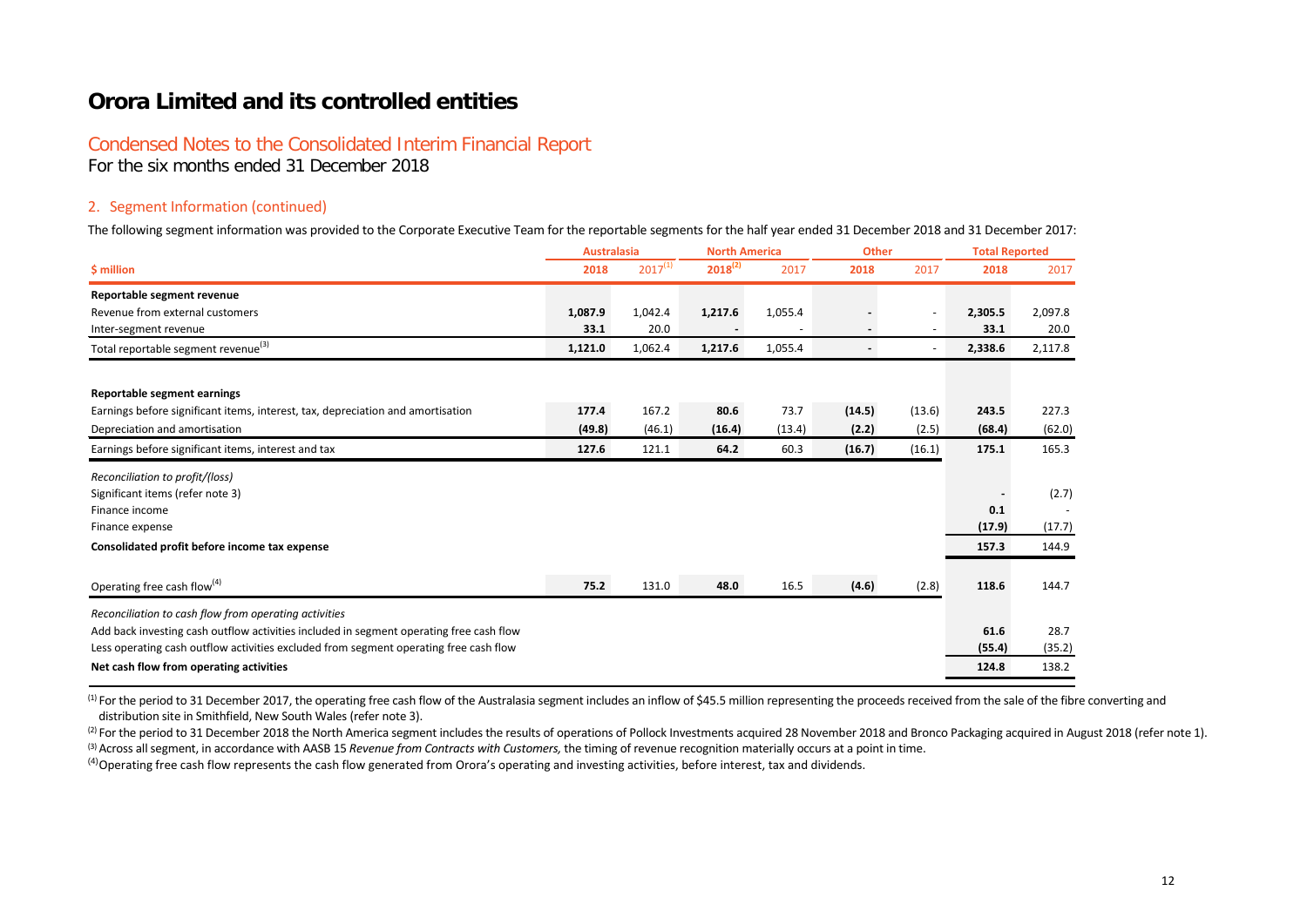### Condensed Notes to the Consolidated Interim Financial Report

For the six months ended 31 December 2018

#### 3. Results for the year

#### Significant items

Significant items are typically gains or losses arising from events that are not considered part of the core operations of the business.

#### **31 December 2018**

No significant items were recognised in the current period.

#### **31 December 2017**

The following table details significant items that were recognised in the six months to 31 December 2017.

|                                         | 31 December 2017  |                |            |  |  |
|-----------------------------------------|-------------------|----------------|------------|--|--|
|                                         |                   | Tax (expense)/ |            |  |  |
| \$ million                              | <b>Before tax</b> | benefit        | Net of tax |  |  |
| Other income                            |                   |                |            |  |  |
| Profit on sale of Smithfield site       | 32.4              | (9.7)          | 22.7       |  |  |
| <b>Total significant item income</b>    | 32.4              | (9.7)          | 22.7       |  |  |
| General and administrative expense      |                   |                |            |  |  |
| Restructuring and decommissioning costs | (35.1)            | 10.5           | (24.6)     |  |  |
| <b>Total significant item expense</b>   | (35.1)            | 10.5           | (24.6)     |  |  |
| Net significant item expense            | (2.7)             | 0.8            | (1.9)      |  |  |

#### *Sale of Smithfield site*

In August 2017, the Group announced a number of plans in respect of a reorganisation of the Fibre Packaging New South Wales business including the closure of the fibre converting and distribution site in Smithfield along with the Group's commitment to upgrade the plant and machinery of the nearby Revesby facility, into which the operations of the Smithfield site are to be consolidated.

During the six months to 31 December 2017 the Smithfield site was closed and transfer of the site's operations into the nearby Revesby facility commenced. In September 2017 the Group reached an agreement to sell the Smithfield site for total consideration of \$45.5 million, which was received. A significant item gain of \$32.4 million (\$22.7 million after tax), representing the net profit on sale of the Smithfield site, was recognised and was presented in 'other income'.

#### *Restructuring and decommissioning costs*

During the six months to 31 December 2017 a significant item expense of \$35.1 million (\$24.6 million after tax) was recognised in respect of the restructure of the Fibre Packaging New South Wales business, which included redundancies, transition costs and asset impairment charges related to the closure of the Smithfield site, and potential additional costs associated with decommissioning the Petrie site. This significant item expense was presented in 'general and administration' expense.

Decommissioning and restructuring provisions are evaluated on an ongoing basis and are based on historical experience and other factors, including expectation of future events that are believed reasonable under the circumstances and management's best estimates using currently available information, legislation and environmental laws and regulations.

#### 4. Contributed equity

| <b>S</b> million                                                                                                                    | <b>Dec 2018</b> | <b>June 2018</b> |
|-------------------------------------------------------------------------------------------------------------------------------------|-----------------|------------------|
| Issued and fully paid ordinary shares: <sup>(1)</sup><br>1,206,684,923 ordinary shares with no par value (June 2018: 1,206,684,923) | 487.8           | 499.7            |
| Treasury shares: <sup>(2)</sup>                                                                                                     |                 |                  |
| 1,195,133 ordinary shares with no par value (June 2018: 6,767,418)                                                                  | (4.2)           | (19.8)           |
| <b>Total contributed equity</b>                                                                                                     | 483.6           | 479.9            |

(1)All issued shares are fully paid, all shares rank equally with regards to the Company's residual assets. Ordinary shares entitle the holder to participate in dividends as declared from time to time and are entitled to one vote per share at meetings of the Company.

 $(2)$ Treasury shares are shares in the Company that are held by the Orora Employee Share Trust for the purpose of issuing shares to employees under the Group's Employee Share Plans.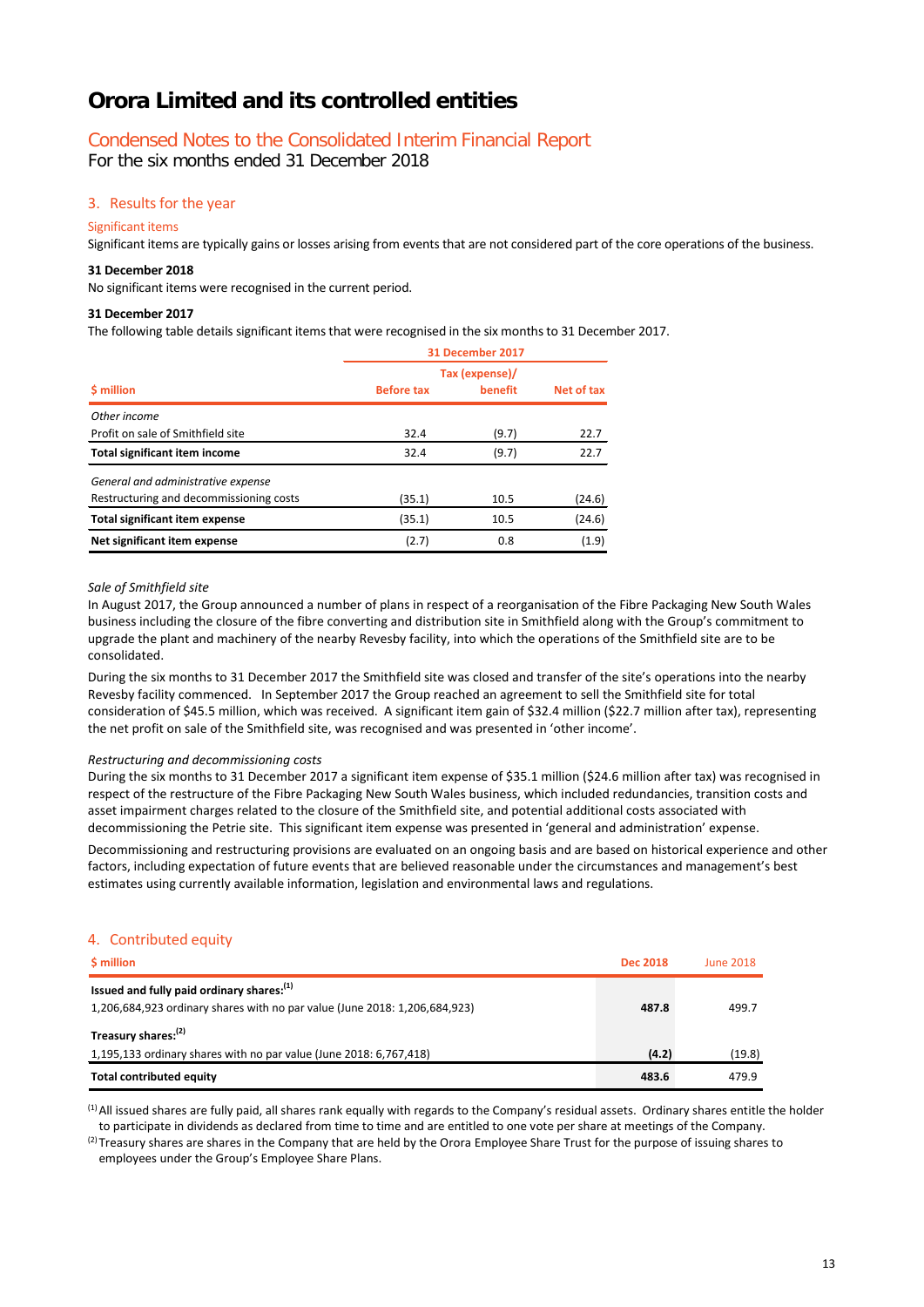### Condensed Notes to the Consolidated Interim Financial Report

For the six months ended 31 December 2018

#### 4. Contributed equity (continued)

Reconciliation of fully paid ordinary shares and treasury shares

|                                                                                         | <b>Ordinary shares</b> |            | <b>Treasury shares</b> |            |
|-----------------------------------------------------------------------------------------|------------------------|------------|------------------------|------------|
|                                                                                         | <b>No. '000</b>        | \$ million | <b>No. '000</b>        | \$ million |
| At 1 July 2017                                                                          | 1,206,685              | 508.7      | (13, 864)              | (36.4)     |
| Acquisition of shares by the Orora Employee Share Trust                                 |                        |            | (2,350)                | (7.7)      |
| Restriction lifted on shares issued under the CEO Grant                                 |                        | 0.6        |                        |            |
| Cancellation of CEO Grant                                                               |                        | 0.5        | (291)                  | (0.5)      |
| Exercise of vested grants under Employee Share Plans                                    | 9,738                  | 14.7       |                        |            |
| Treasury shares used to satisfy exercise of vested grants under Employee Share<br>Plans | (9, 738)               | (24.8)     | 9,738                  | 24.8       |
| At 30 June 2018                                                                         | 1,206,685              | 499.7      | (6, 767)               | (19.8)     |
| Acquisition of shares by the Orora Employee Share Trust                                 |                        |            | (3,000)                | (10.5)     |
| Restriction lifted on shares issued under the CEO Grant                                 |                        | 0.1        |                        |            |
| Treasury shares used to settle Team Member Share Plan                                   |                        |            | 357                    | 1.2        |
| Exercise of vested grants under Employee Share Plans                                    | 8,215                  | 12.9       |                        |            |
| Treasury shares used to satisfy exercise of vested grants under Employee Share<br>Plans | (8, 215)               | (24.9)     | 8,215                  | 24.9       |
| At 31 December 2018                                                                     | 1,206,685              | 487.8      | (1, 195)               | (4.2)      |

#### Orora Employee Share Trust

The Group holds shares in itself as a result of shares purchased by the Orora Employee Share Trust (the 'Trust'). The Trust was established to manage and administer the Company's responsibilities under the Group's Employee Share Plans through acquiring, holding and transferring of shares in the Company to participating employees. In respect of these transactions, at any point in time the Trust may hold 'allocated' and 'unallocated' shares.

Allocated shares represent those shares that have been purchased and awarded to employees under the CEO Grant. These shares are restricted in that the employee is unable to dispose of the shares for a period of up to five years (or as otherwise determined by the Board). The Trust holds these shares on behalf of the employee until the restriction period is lifted at which time the Trust releases the shares to the employee. As the CEO Grant shares are allocated they are treated as ordinary shares.

Unallocated shares represent those shares that have been purchased by the Trust on-market to satisfy the potential future vesting of awards granted under the Group's Employee Share Plans, other than the CEO Grant. As the shares are unallocated they are identified and accounted for as treasury shares.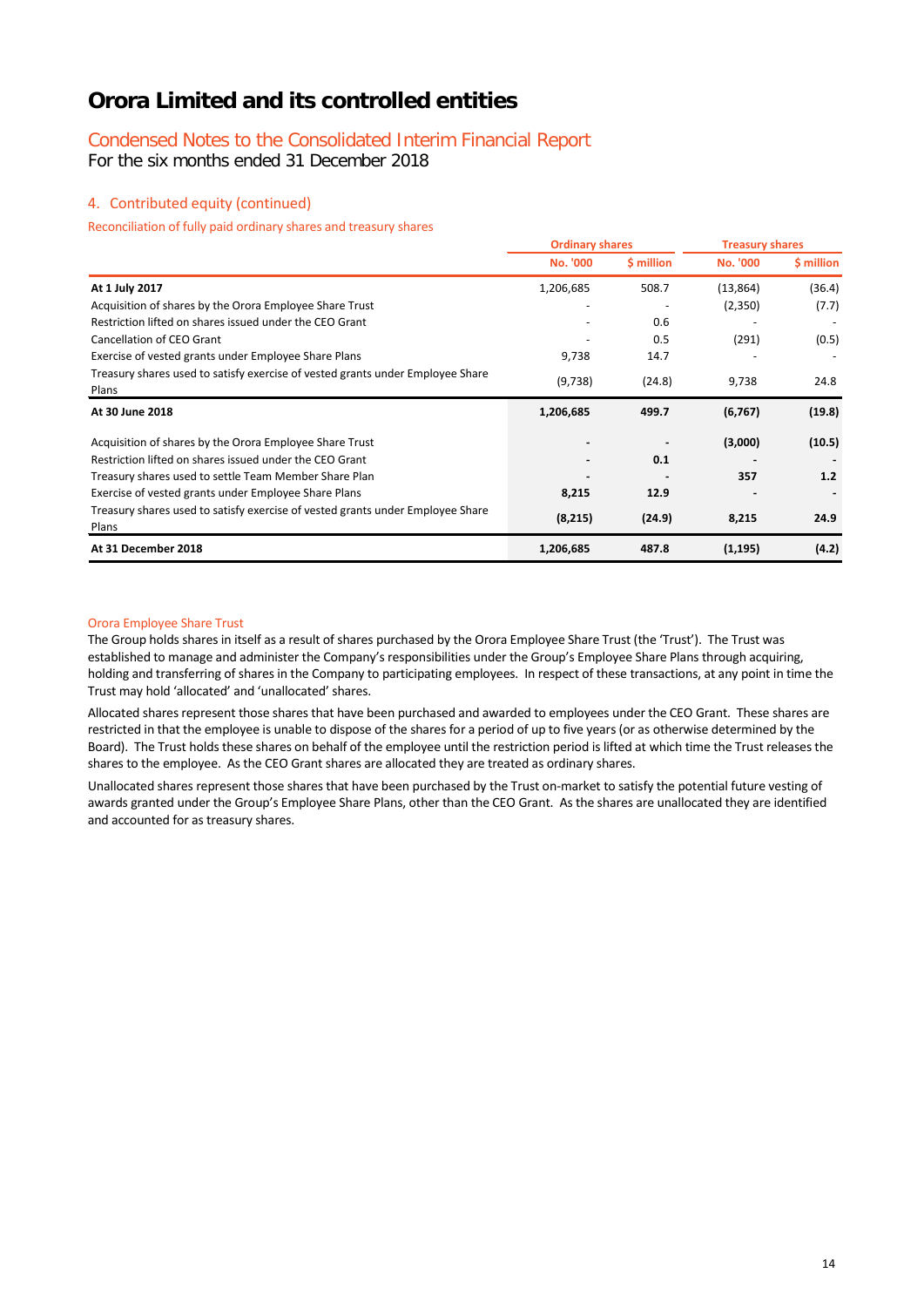## Condensed Notes to the Consolidated Interim Financial Report

For the six months ended 31 December 2018

#### 5. Dividends

|                                                                                             | <b>Cents per</b><br>share | Total<br><b>S</b> million |
|---------------------------------------------------------------------------------------------|---------------------------|---------------------------|
| Declared and paid during the period                                                         |                           |                           |
| Six months ended 31 December 2018<br>Final dividend for 2018 (30% franked)                  | 6.5                       | 78.4                      |
| Six months ended 31 December 2017                                                           | 6.0                       | 72.1                      |
| Final dividend for 2017 (30% franked)                                                       |                           |                           |
| Proposed and unrecognised at period end <sup>(1)</sup><br>Six months ended 31 December 2018 |                           |                           |
| Interim dividend for 2019 (50% franked)                                                     | 6.5                       | 78.4                      |
| Six months ended 31 December 2017<br>Interim dividend for 2018 (30% franked)                | 6.0                       | 72.1                      |

(1) Estimated interim dividend payable, subject to variations in the number of shares up to record date.

#### Dividend Reinvestment Plan

The Group operates a dividend reinvestment plan which allows eligible shareholders to elect to invest dividends in ordinary shares. All holders of Orora Limited ordinary shares with Australian or New Zealand addresses registered with the share registry are eligible to participate in the plan. The

allocation price for shares is based on the average of the daily volume weighted average share price of Orora Limited ordinary shares sold on the Australian Securities Exchange, calculated with reference to a period of not less than ten consecutive trading days as determined by the Directors.

#### Franking Account

Franking credits available to shareholders of the Company at 31 December 2018 are \$12.2 million (June 2018: \$1.7 million) at the 30.0% (June 2018: 30.0%) corporate tax rate after payment of the 2018 final dividend. The interim dividend for 2019 is 50.0% franked (2018: final and interim dividends 30.0% franked).

#### Conduit Foreign Income Account

For Australian tax purposes non-resident shareholder dividends will not be subject to Australian withholding tax to the extent that they are franked or sourced from the parent entity's Conduit Foreign Income Account. For the 2019 interim dividend, 50.0% of the dividend is sourced from the parent entity's Conduit Foreign Income Account (2018: interim and final dividend 70.0%). As a result, 100.0% of the 2019 interim dividend paid to a non-resident will not be subject to Australian withholding tax.

#### 6. Share-based compensation

The following table details the total movement in share options, performance rights or performance shares issued by the Group:

|                                    |                  |                            |                      |           | <b>Long Term Incentive Plans</b>                           |           | <b>Short Term Incentive Plan</b> |                            |
|------------------------------------|------------------|----------------------------|----------------------|-----------|------------------------------------------------------------|-----------|----------------------------------|----------------------------|
|                                    | <b>CEO Grant</b> |                            | <b>Share Options</b> |           | <b>Performance Rights and</b><br><b>Performance Shares</b> |           | <b>Deferred Equity</b>           |                            |
|                                    | No.              | $\boldsymbol{\zeta}^{(1)}$ | No.                  | $5^{(1)}$ | No.                                                        | $5^{(1)}$ | No.                              | $\boldsymbol{\zeta}^{(1)}$ |
| Six months to 31 December 2018     |                  |                            |                      |           |                                                            |           |                                  |                            |
| Outstanding at beginning of period | 385,446          | 2.65                       | 17,134,808           | 0.47      | 7,635,916                                                  | 1.76      | 1,822,418                        | 2.87                       |
| Granted during the period          |                  |                            | 2,124,500            | 0.38      | 1,483,500                                                  | 1.99      | 593,157                          | 3.15                       |
| Exercised during the period        | (27, 500)        | 2.14                       | (4,405,185)          | 0.31      | (2,819,166)                                                | 1.22      | (990, 434)                       | 2.78                       |
| Forfeited during the period        |                  |                            | (422, 353)           | 0.54      | (345, 859)                                                 | 2.29      | (50, 363)                        | 3.02                       |
| Outstanding at end of period       | 357,946          | 2.69                       | 14,431,770           | 0.50      | 5,954,391                                                  | 2.07      | 1,374,778                        | 3.05                       |
| Exercisable at end of period       |                  |                            | 384,561              | 0.23      |                                                            |           |                                  |                            |
| Twelve months to 30 June 2018      |                  |                            |                      |           |                                                            |           |                                  |                            |
| Outstanding at beginning of period | 1,808,109        | 2.41                       | 19,551,561           | 0.39      | 9,275,000                                                  | 1.42      | 2,402,246                        | 2.46                       |
| Granted during the period          |                  |                            | 3,946,000            | 0.63      | 1,941,000                                                  | 2.40      | 948,754                          | 2.98                       |
| Exercised during the period        | (1, 131, 804)    | 2.32                       | (5,215,000)          | 0.30      | (3,035,500)                                                | 1.11      | (1,487,322)                      | 2.29                       |
| Forfeited during the period        | (290, 859)       | 1.31                       | (1, 147, 753)        | 0.49      | (544, 584)                                                 | 1.25      | (41, 260)                        | 2.64                       |
| Outstanding at end of period       | 385,446          | 2.65                       | 17,134,808           | 0.47      | 7,635,916                                                  | 1.76      | 1,822,418                        | 2.87                       |
| Exercisable at end of period       |                  |                            | 199,561              | 0.23      |                                                            |           |                                  |                            |

(1)Weighted average fair value.

During the period the Group recognised a share-based payment expense of \$3.8 million (December 2017: \$4.7 million) of which \$1.1 million (December 2017: \$1.1 million) relates to options and \$2.7 million (December 2017: \$3.6 million) relates to performance rights and other compensation plans.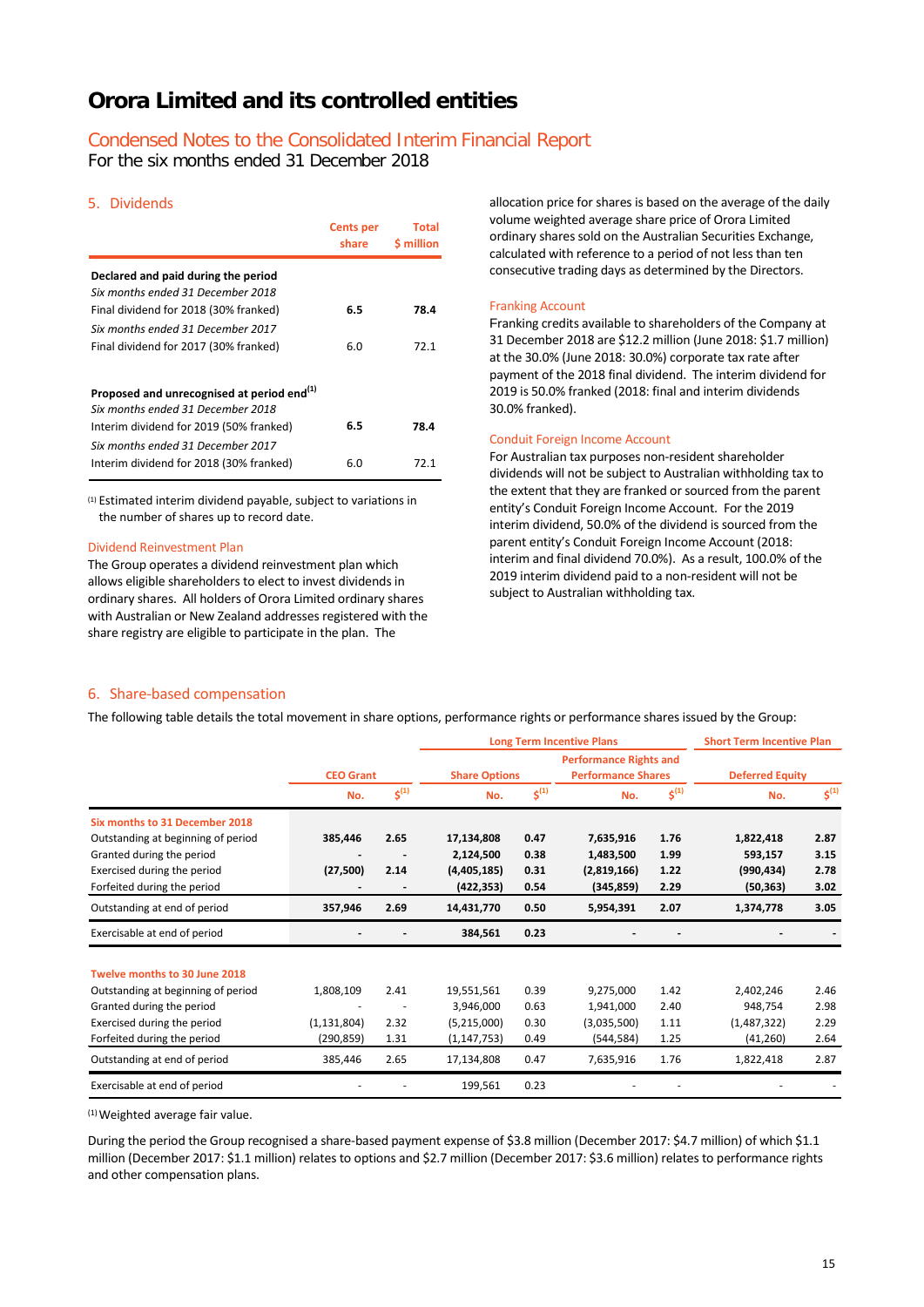## Condensed Notes to the Consolidated Interim Financial Report

For the six months ended 31 December 2018

#### 7. Liquidity risk

Liquidity risk is the risk that the Group will not be able to meet its financial obligations as they fall due. The Group's financing policy is to fund itself for the long term by using debt instruments with a range of maturities and to ensure access to appropriate short term facilities. Orora Group Treasury aims to maintain flexibility within the funding structure through the use of bank overdrafts and bank loans. Management monitors liquidity risk through maintaining minimum undrawn committed liquidity of at least AUD175.0 million that can be drawn upon at short notice and regularly monitoring rolling forecasts of cash inflows and outflows in relation to the Group's activities. This monitoring includes financial ratios to assess possible future credit ratings and headroom and takes into account the accessibility of cash and cash equivalents.

#### Financing arrangements

The committed and uncommitted standby arrangements and unused facilities of the Group are set out below:

|                                 |                  | <b>Dec 2018</b>    |              |           | <b>June 2018</b> |              |  |
|---------------------------------|------------------|--------------------|--------------|-----------|------------------|--------------|--|
| \$ million                      | <b>Committed</b> | <b>Uncommitted</b> | <b>Total</b> | Committed | Uncommitted      | <b>Total</b> |  |
| Financing facilities available: |                  |                    |              |           |                  |              |  |
| <b>Bank overdrafts</b>          |                  | 6.3                | 6.3          |           | 6.2              | 6.2          |  |
| US Private placement            | 354.7            |                    | 354.7        | 338.3     |                  | 338.3        |  |
| Loan facilities and term debt   | 783.7            | 86.7               | 870.4        | 770.7     | 84.1             | 854.8        |  |
|                                 | 1,138.4          | 93.0               | 1,231.4      | 1,109.0   | 90.3             | 1,199.3      |  |
| Facilities utilised:            |                  |                    |              |           |                  |              |  |
| <b>Bank overdrafts</b>          |                  | -                  |              |           |                  |              |  |
| US Private placement            | 354.7            |                    | 354.7        | 338.3     |                  | 338.3        |  |
| Loan facilities and term debt   | 624.1            |                    | 624.1        | 416.2     |                  | 416.2        |  |
|                                 | 978.8            |                    | 978.8        | 754.5     |                  | 754.5        |  |
| Facilities not utilised:        |                  |                    |              |           |                  |              |  |
| <b>Bank overdrafts</b>          |                  | 6.3                | 6.3          |           | 6.2              | 6.2          |  |
| US Private placement            |                  | ۰                  |              |           |                  |              |  |
| Loan facilities and term debt   | 159.6            | 86.7               | 246.3        | 354.5     | 84.1             | 438.6        |  |
|                                 | 159.6            | 93.0               | 252.6        | 354.5     | 90.3             | 444.8        |  |

At 31 December 2018, the Group had access to:

- A\$400.0 million revolving multicurrency facility through a syndicate of domestic and international financial institutions maturing in December 2019. This facility is unsecured and can be extended (June 2018: A\$400.0 million maturing December 2019). The Group has commenced the refinancing process of the revolving multicurrency facility and it is anticipated that the facility will be refinanced well before the December 2019 maturity.
- US Private Placement of notes USD250.0 million, of which USD100.0 million matures in July 2023 and USD150.0 million matures in July 2025 (June 2018: USD250.0 million notes, USD100.0 million maturing July 2023 and USD150.0 million maturing July 2025)
- A USD200.0 million five-year USD revolving facility, through a syndicate of domestic and international financial institutions, maturing in April 2021 (June 2018: USD200.0 million, maturing April 2021)
- Two bilateral agreements for \$50.0 million each with separate domestic institutions, maturing in September 2020 (June 2018: two \$50.0 million finance arrangements, were extended in April 2018, maturing in September 2020)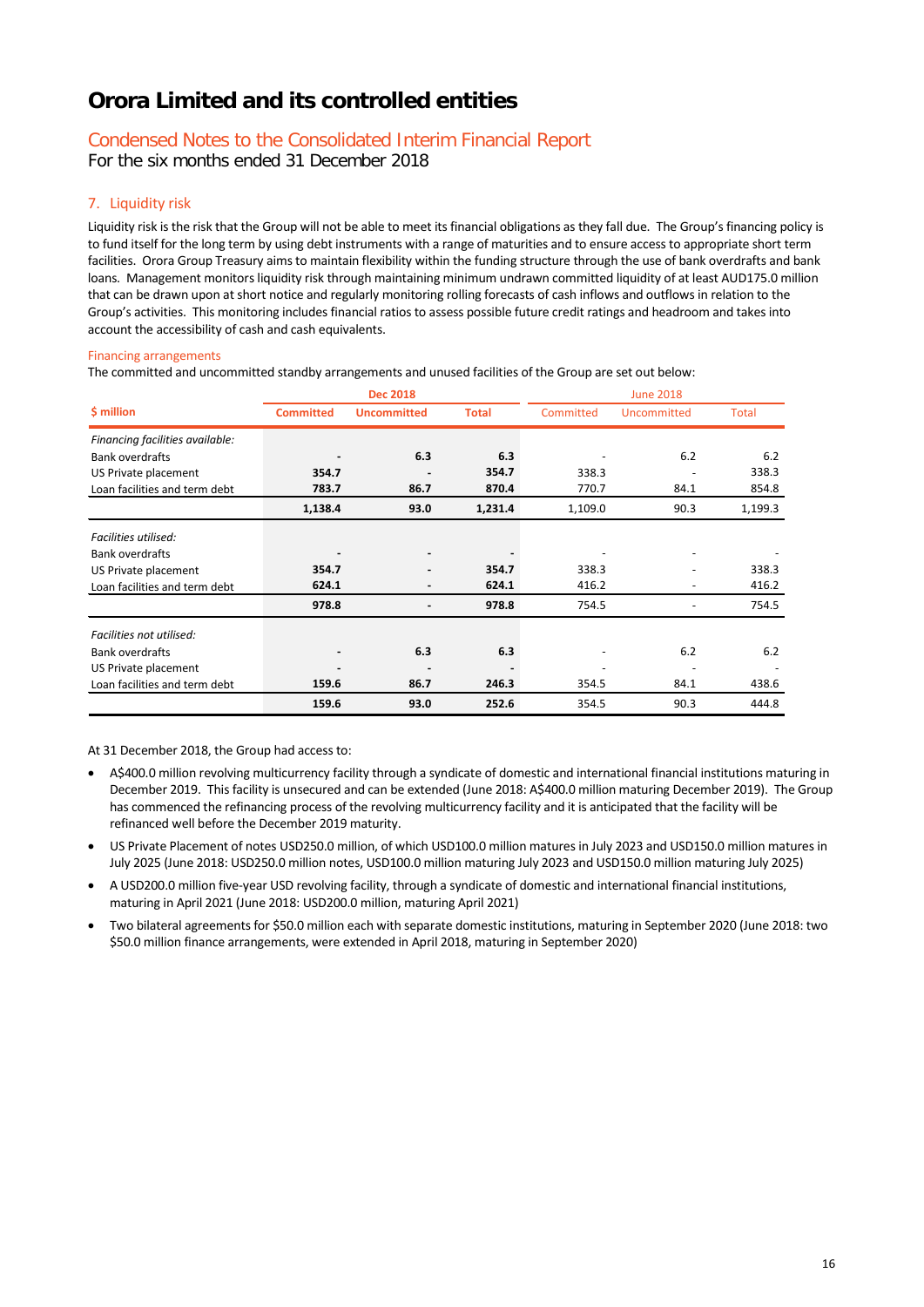### Condensed Notes to the Consolidated Interim Financial Report

For the six months ended 31 December 2018

#### 8. Financial instruments

#### Carrying amounts versus fair values

The carrying amounts and fair values of the Group's financial assets and financial liabilities recognised in the financial statements are materially the same, with the exception of the following:

| <b>S</b> million                                                  | <b>Dec 2018</b> | June 2018      |
|-------------------------------------------------------------------|-----------------|----------------|
| <b>US Private Placement Notes</b><br>Carrying value<br>Fair value | 354.7<br>360.5  | 338.3<br>339.7 |

The methods and assumptions used to estimate the fair value of financial instruments are as follows:

#### **Cash**

The carrying amount is fair value due to the liquid nature of these assets.

#### **Trade and other receivables/payables**

Due to the short-term nature of these financial rights and obligations, their carrying amounts are considered reasonable approximations of their fair values.

#### **Other financial assets/liabilities**

The fair value of loan receivables are calculated using market interest rates.

The fair value of derivative financial instruments are recognised and measured at fair value in the financial statements. The specific valuation techniques used to value the derivative financial instruments include:

- Fair value of interest rate swaps is calculated as the present value of the estimated future cash flows – ie the amounts that the Group would receive or pay to terminate the swap at reporting date, based on observable yield curves;
- The fair value of forward foreign exchange contracts and currency options is determined using the difference between the contract exchange rate and the quoted exchange rate at the balance sheet date;
- The fair value of the aluminium commodity forward contracts is determined using the difference between the contract commodity price and the quoted market price at the balance sheet date; and
- The fair value of electricity commodity forward contracts is calculated as the present value of the estimated future cash flows using market observable quoted prices and risk adjusted forecast prices at the balance sheet date.

#### **Interest-bearing liabilities**

For interest bearing liabilities fair value is based on discounting expected future cash flows at market rates.

#### Valuation of financial instruments

When measuring the fair value of an asset or liability, the Group uses market observable data as far as possible. Fair values are categorised into three levels as prescribed under the accounting standards, with each of these levels indicating the reliability of the inputs used in determining fair value. The levels in the hierarchy are:

- Level 1: Financial instruments traded in an active market (such as publicly traded derivatives, and trading and available-for-sale securities). Fair value is from a quoted price, for an identical asset or liability at the end of the reporting period, traded in an active market. The quoted market price used for assets is the last bid price;
- Level 2: Financial instruments that are not traded in an active market (for example over-the-counter derivatives). Fair value is determined using valuation techniques that maximise the use of observable market data and rely as little as possible on entityspecific estimates. All significant inputs used in the valuation method are observable;
- Level 3: Financial instruments for which no market exists in which the instrument can be traded. Where one or more of the significant inputs in determining fair value for the asset or liability is not based on observable market data (unobservable input), the instrument is included in level 3.

All of the Group's financial instruments carried at fair value were valued using market observable inputs (Level 2). For financial instruments that are carried at fair value on a recurring basis, the Group determines whether transfers have occurred between Levels in the hierarchy by re-assessing categorisation (based on the lowest level input that is significant to the fair value measurement as a whole) at the end of each reporting period.

There were no transfers between level 1 and 2 for recurring fair value measurements during the period. The Group does not hold any material Level 3 financial instruments.

### 9. Contingent liabilities

A contingent liability is a liability that is not sufficiently certain to qualify for recognition as a provision where uncertainty may exist regarding the outcome of future events.

Various entities in the Group are party to legal actions which have arisen in the ordinary course of business. The actions are being defended and the Directors are of the opinion that provisions are not required as no material losses are expected to arise.

#### **Decommissioning liability**

As discussed earlier in this Interim Financial Report the decommissioning of the Petrie site is a significant exercise, the estimated cost of which remains contingent on final remediation design solutions approved by the regulatory authorities. This final design phase is complex and time consuming and involves various stakeholders including the landowner and multiple Government agencies. The estimated costs to complete the decommissioning are contingent on all these factors and require significant judgement in respect of determining a reliable estimate. It is anticipated that the final design phase and estimation of costs will be concluded before 30 June 2019.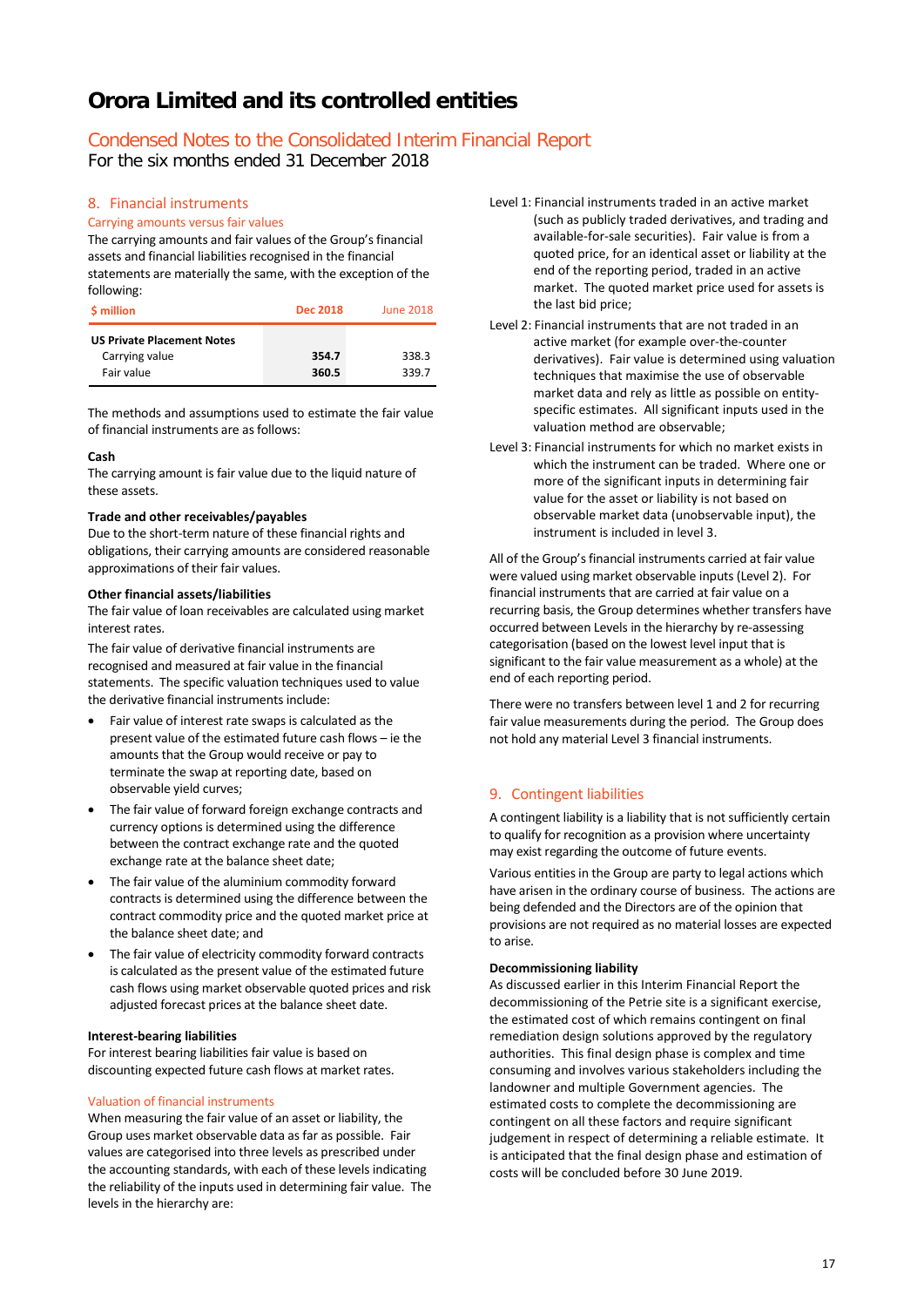## Condensed Notes to the Consolidated Interim Financial Report

For the six months ended 31 December 2018

#### 10.Changes in significant accounting policies

This note explains the impact of the adoption of AASB 15 *Revenue from Contracts with Customers* on the Groups financial statements and also discloses the new accounting policies that have applied from 1 July 2018, where they are different to those applied in prior periods.

#### AASB 15 *Revenue from Contracts with Customers*

AASB 15 establishes a comprehensive framework for determining whether, how much and when revenue is recognised. It replaces AASB 118 *Revenue,* AASB 111 *Construction Contracts* and related Interpretations. Under AASB 15 revenue is recognised when a customer obtains control of the goods or services. Determining the timing of the transfer of control – at a point in time or over time – requires judgement.

The Group has adopted AASB 15 using the cumulative effective method in respect of initially applying this standard at the date of application of 1 July 2018. Accordingly, the information presented for 2018 has not been restated, it is presented as previously reported under AASB 118, AASB 111 and related Interpretations. Additionally, the disclosure requirements of AASB 15 have not generally been applied to comparative information.

The impact, net of tax, of transition to AASB 15 on retained earnings at 1 July 2018 was \$7.3 million. In assessing the impact of AASB 15 on contract incentives paid to customers and, with specific reference to individual customer contracts, it was identified that in a limited number of instances, previous upfront incentives did not represent modifications of previous contracts and therefore should not be carried forward and allocated to the transaction price under the terms of the current contract.

The following table summarises the impact of adopting AASB 15 on the Group's statement of financial position as at 31 December 2018 and income statement for the period then ended. This adjustment reflects the base change in the allocation of upfront incentives to the transaction price under current contracts, as discussed above. There was no material impact on the Groups income statement or statement of cash flows for the six months to 31 December 2018.

AASB 15 did not have a significant impact on the Group's accounting policies with respect to other revenue streams.

#### **Impact on the consolidated statement of financial position as at 31 December 2018**

|                          |             | As at 31 December 2018 |                                        |  |  |  |
|--------------------------|-------------|------------------------|----------------------------------------|--|--|--|
| \$ million               | As reported | Adjustments            | Amounts without<br>adoption of AASB 15 |  |  |  |
| <b>Assets</b>            |             |                        |                                        |  |  |  |
| Other current assets     | 71.3        | 2.0                    | 73.3                                   |  |  |  |
| Other non-current assets | 93.7        | 7.0                    | 100.7                                  |  |  |  |
| Others                   | 3,782.2     | ٠                      | 3,782.2                                |  |  |  |
| <b>Total assets</b>      | 3,947.2     | 9.0                    | 3,956.2                                |  |  |  |
| <b>Liabilities</b>       |             |                        |                                        |  |  |  |
| Deferred tax liabilities | 94.7        | 2.2                    | 96.9                                   |  |  |  |
| Others                   | 2,179.5     |                        | 2,179.5                                |  |  |  |
| <b>Total liabilities</b> | 2,274.2     | 2.2                    | 2,276.4                                |  |  |  |
| <b>NET ASSETS</b>        | 1,673.0     | 6.8                    | 1,679.8                                |  |  |  |
| <b>Equity</b>            |             |                        |                                        |  |  |  |
| Retained earnings        | 1,026.5     | 6.8                    | 1,033.3                                |  |  |  |
| Others                   | 646.5       |                        | 646.5                                  |  |  |  |
| <b>TOTAL EQUITY</b>      | 1,673.0     | 6.8                    | 1,679.8                                |  |  |  |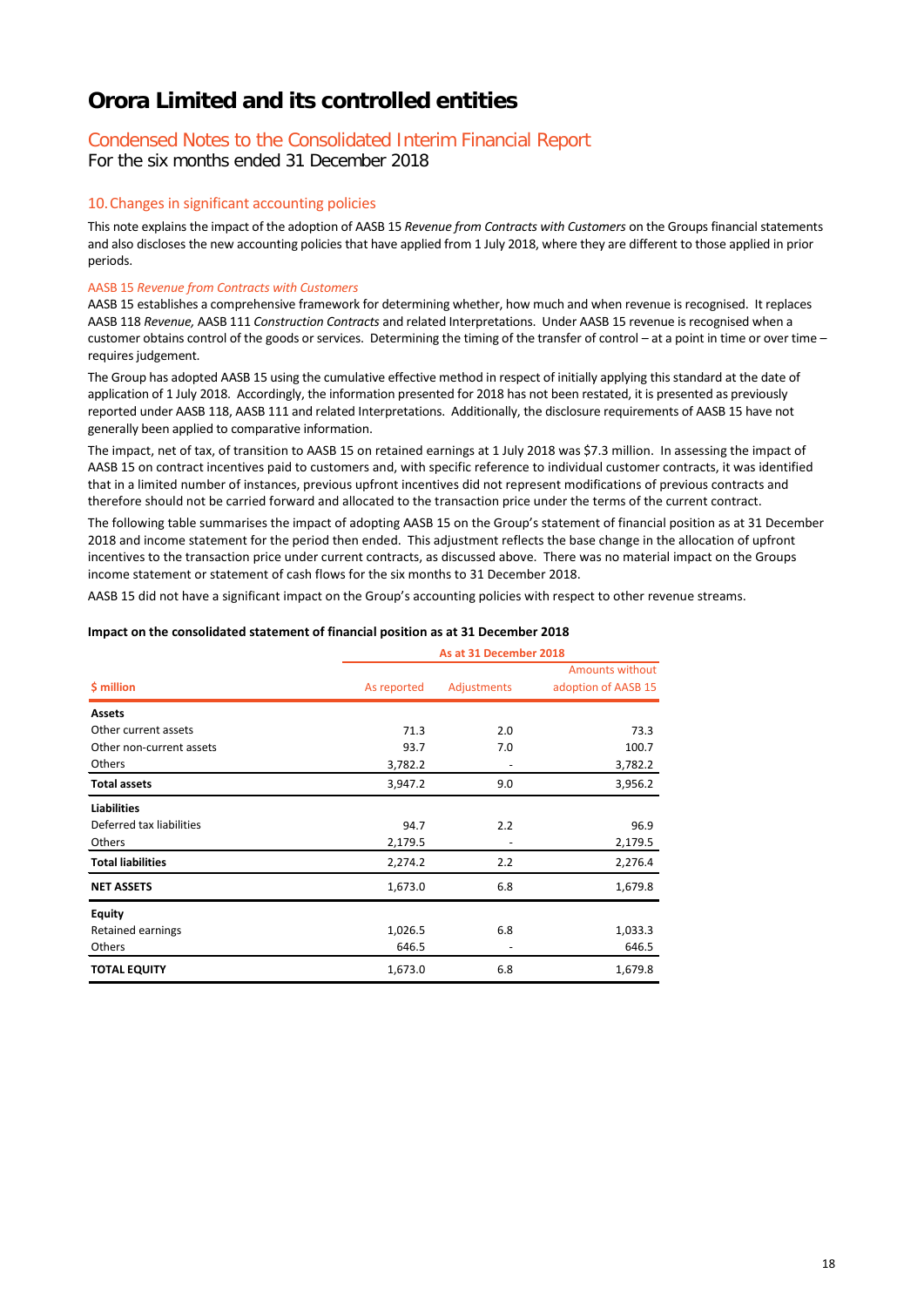# Condensed Notes to the Consolidated Interim Financial Report

For the six months ended 31 December 2018

10.Changes in significant accounting policies (continued)

AASB 15 *Revenue from Contracts with Customers (continued)*

**Revenue recognition accounting policies**

Revenue is measured based on the consideration specified in a contract with a customer. The Group recognises income when it transfers control over a good or service to a customer.

The following table provides information about the nature and timing of the satisfaction of performance obligations in contracts with customers, including related revenue recognition policies.

| <b>Type of</b><br>product/service      | Nature and timing of satisfaction<br>of performance obligations                                                                                                                                                                                                                                                                                                                                                                                                                                                                                                                                                                                                                                                                                                                                                                                                                                                                                | <b>Revenue recognised under AASB</b><br>15 (applicable from 1 July 2018)                                                                                                                                                                                                                                                                                                                    | <b>Revenue recognised under AASB</b><br>118 (applicable before 1 July<br>2018)                                                                                                                                                                                                                                                          |
|----------------------------------------|------------------------------------------------------------------------------------------------------------------------------------------------------------------------------------------------------------------------------------------------------------------------------------------------------------------------------------------------------------------------------------------------------------------------------------------------------------------------------------------------------------------------------------------------------------------------------------------------------------------------------------------------------------------------------------------------------------------------------------------------------------------------------------------------------------------------------------------------------------------------------------------------------------------------------------------------|---------------------------------------------------------------------------------------------------------------------------------------------------------------------------------------------------------------------------------------------------------------------------------------------------------------------------------------------------------------------------------------------|-----------------------------------------------------------------------------------------------------------------------------------------------------------------------------------------------------------------------------------------------------------------------------------------------------------------------------------------|
| Standard<br>packaging<br>products      | Customers obtain control of<br>standard packaging products when<br>the goods are delivered to and<br>have been accepted at their<br>premises. Invoices are generated<br>at that point in time.<br>Some contracts allow for volume<br>discounts/rebates.                                                                                                                                                                                                                                                                                                                                                                                                                                                                                                                                                                                                                                                                                        | Revenue is recognised when the<br>goods are delivered and have<br>been accepted by customers at<br>their premises.<br>For contracts that include rebates<br>the amount of revenue<br>recognised is adjusted for<br>anticipated rebates payable,<br>which is estimated based on the<br>historical purchase history of the<br>customer.                                                       | Revenue was recognised when<br>goods were delivered to the<br>customer's premises, which was<br>taken to be the point in time at<br>which the related risks and<br>rewards of ownership transferred<br>to the customer.<br>An accrual for estimated rebates<br>was recognised based on the<br>customers historical purchase<br>history. |
| Made-to-order<br>packaging<br>products | Made-to-order contracts are<br>usually long-term contracts which<br>contain several elements. In the<br>vast majority of cases these<br>elements represent only one<br>performance obligation to the<br>customer.<br>In some cases the Group produces<br>these products in advance of<br>delivery. Typically control over<br>these goods remain with the Group<br>until shipment or when the<br>customer takes physical possession<br>of the goods. The right to payment<br>arises only at the point in time<br>when control over the good is<br>transferred to the customer.<br>The Group has determined that for<br>made-to-order products the<br>customer obtains control of the<br>products when the goods are<br>delivered to and have been<br>accepted at their premises. This<br>represents the point in time when<br>invoices are generated as the right<br>to payment arises<br>Some contracts allow for volume<br>discounts/rebates. | Revenue is recognised when the<br>goods are delivered and have<br>been accepted by the customers<br>at their premises and the Group<br>has the right to receive payment.<br>For contracts that include rebates<br>the amount of revenue<br>recognised is adjusted for<br>anticipated rebates payable,<br>which is estimated based on the<br>historical purchase history of the<br>customer. | Revenue was recognised when<br>goods were delivered to the<br>customer's premises, which was<br>taken to be the point in time at<br>which the related risks and<br>rewards of ownership transferred<br>to the customer.<br>An accrual for estimated rebates<br>was recognised based on the<br>customers historical purchase<br>history. |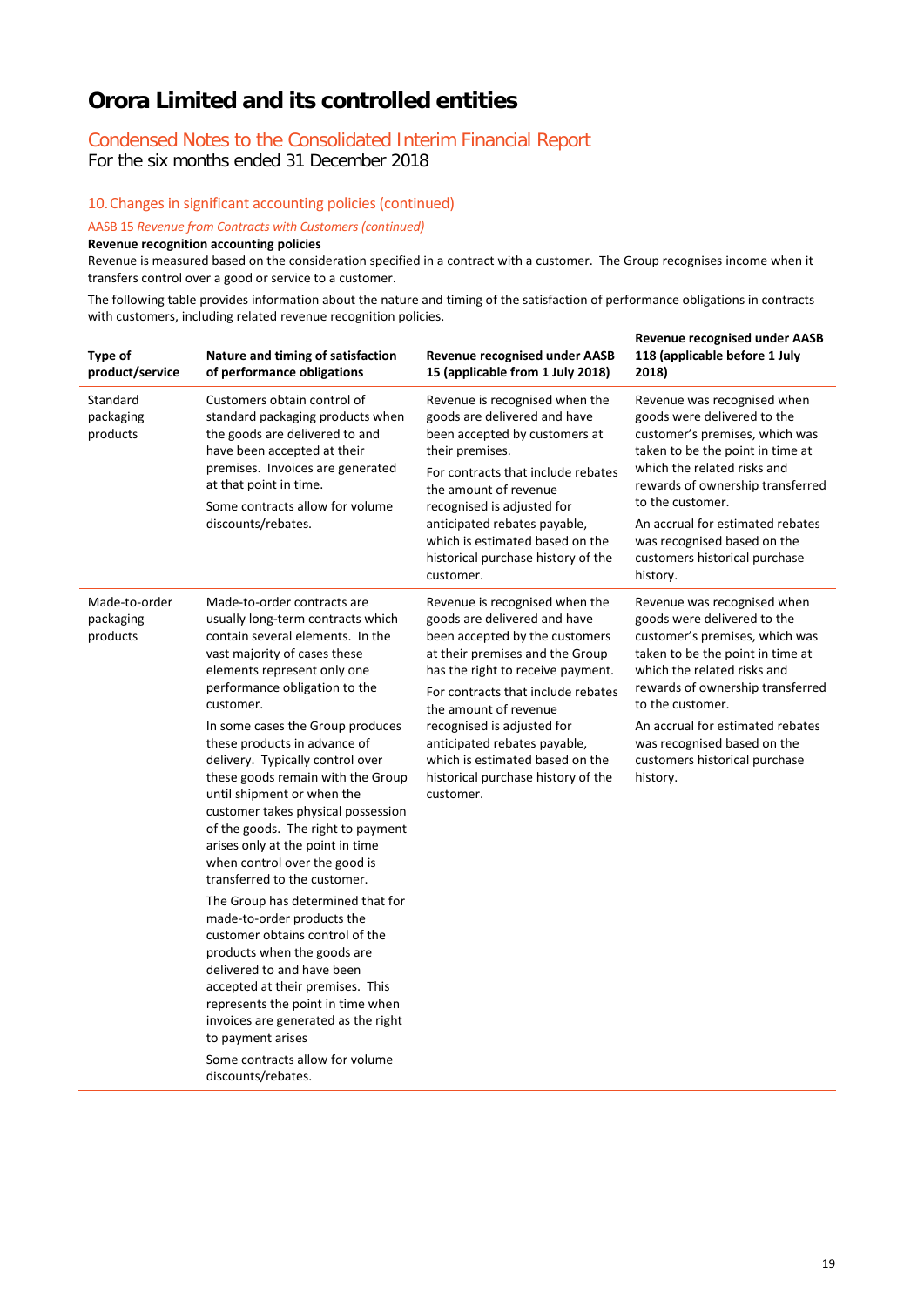### Condensed Notes to the Consolidated Interim Financial Report For the six months ended 31 December 2018

### 10.Changes in significant accounting policies (continued) AASB 15 *Revenue from Contracts with Customers (continued)*

| Type of<br>product/service               | Nature and timing of satisfaction<br>of performance obligations                                                                                                                                                                                                                           | <b>Revenue recognised under AASB</b><br>15 (applicable from 1 July 2018)                                                                                                                                                                                                                                                                                                                                       | <b>Revenue recognised under AASB</b><br>118 (applicable before 1 July<br>2018)                                                                                                             |
|------------------------------------------|-------------------------------------------------------------------------------------------------------------------------------------------------------------------------------------------------------------------------------------------------------------------------------------------|----------------------------------------------------------------------------------------------------------------------------------------------------------------------------------------------------------------------------------------------------------------------------------------------------------------------------------------------------------------------------------------------------------------|--------------------------------------------------------------------------------------------------------------------------------------------------------------------------------------------|
| <b>Bundled</b><br>packaging<br>solutions | The Group sources and provides<br>packaging equipment/solutions to<br>customers who enter into long<br>term product supply agreements.<br>The customer obtains control of<br>the equipment and product when<br>the goods are delivered to and<br>have been accepted at their<br>premises. | Revenue relating to the<br>equipment supplied under the<br>bundled packaging solution is<br>recognised when the equipment<br>is delivered and has been<br>accepted by the customer at<br>their premises.<br>Revenue relating to the products<br>supplied under the bundled<br>packaging solution is recognised<br>when the goods are delivered<br>and have been accepted by the<br>customer at their premises. | Revenue relating to the<br>equipment supplied under the<br>bundled packaging solution was<br>recognised over the period of the<br>contracts as products were<br>purchased by the customer. |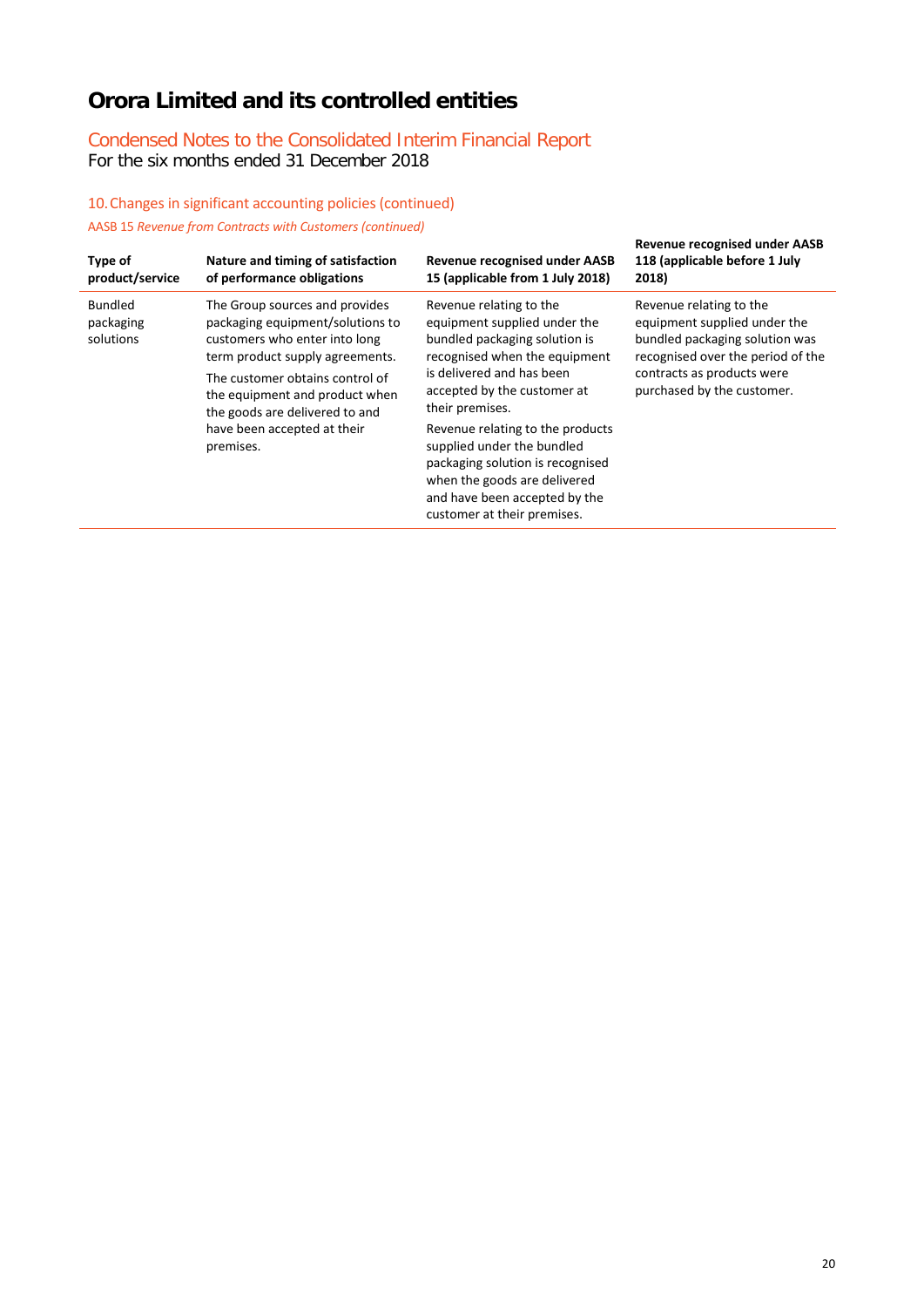### Directors' Declaration

For the half year ended 31 December 2018, in the opinion of the Directors of Orora Limited (the 'Company'):

- 1. the financial statements and notes are in accordance with the *Corporations Act 2001* including:
	- a. complying with Australian Accounting Standards, the *Corporations Regulations 2001* and other mandatory professional reporting requirements; and
	- b. giving a true and fair view of the Group's financial position as at 31 December 2018 and its performance for the half year ended on that date; and
- 2. there are reasonable grounds to believe that Orora Limited will be able to pay its debts as and when they become due and payable.

Signed in accordance with a resolution of the Directors, dated at Melbourne, this 13<sup>th</sup> day of February 2019.

 $\sim$   $\sim$   $\sim$ 

C I Roberts **Chairman**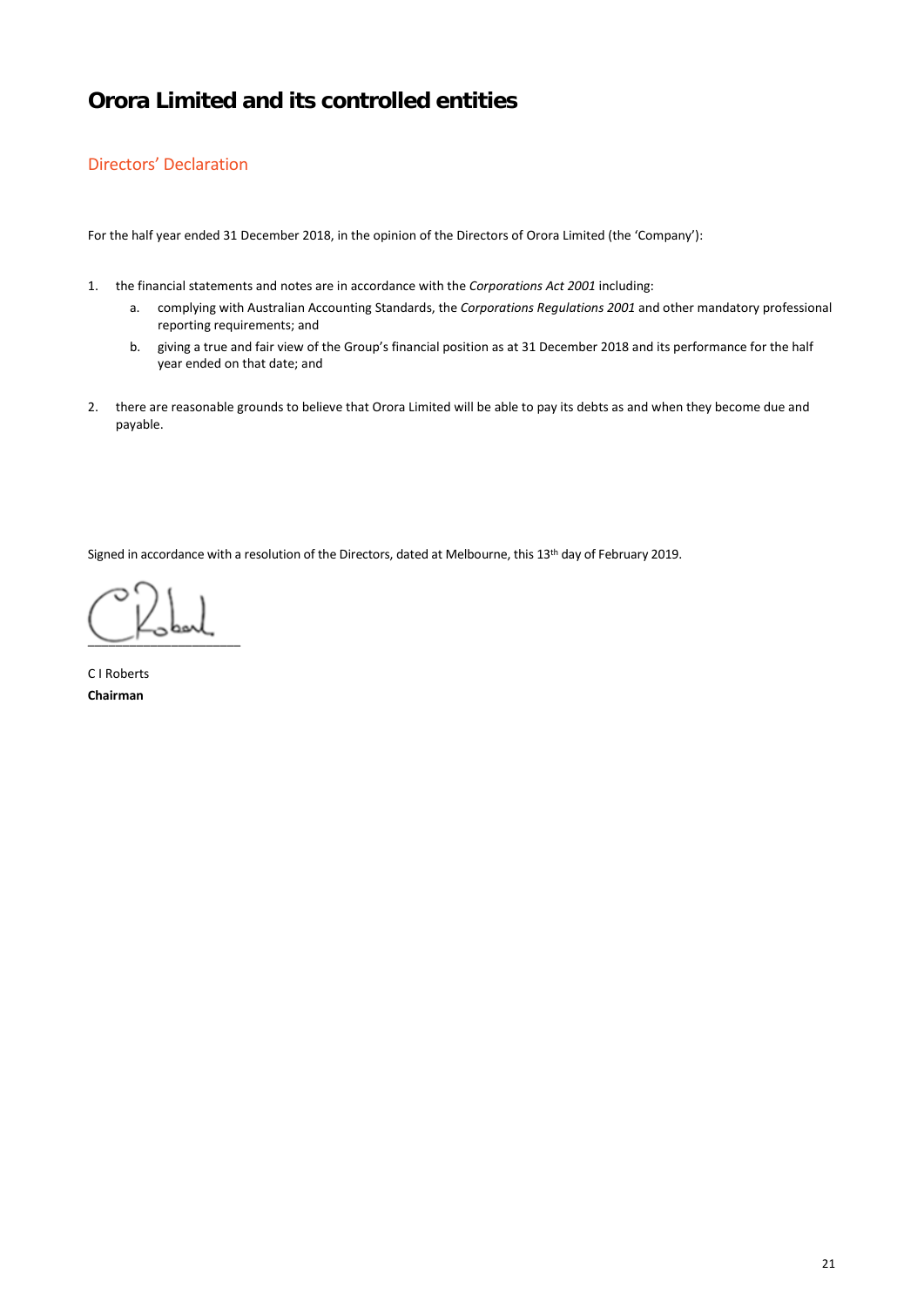

# Independent auditor's review report to the members of Orora Limited

# Report on the Interim Financial Report

We have reviewed the accompanying interim financial report of Orora Limited (the Company), which comprises the consolidated statement of financial position as at 31 December 2018, consolidated income statement, consolidated statement of comprehensive income, consolidated statement of changes in equity and consolidated cash flow statement for the half-year ended on that date, selected other explanatory notes and the directors' declaration for Orora Limited. The Group comprises the Company and the entities it controlled during that half-year.

### Directors' responsibility for the interim financial report

The directors of the Company are responsible for the preparation of the interim financial report that gives a true and fair view in accordance with Australian Accounting Standards and the Corporations Act 2001 and for such internal control as the directors determine is necessary to enable the preparation of the interim financial report that is free from material misstatement whether due to fraud or error.

### Auditor's responsibility

Our responsibility is to express a conclusion on the interim financial report based on our review. We conducted our review in accordance with Australian Auditing Standard on Review Engagements ASRE 2410 Review of a Financial Report Performed by the Independent Auditor of the Entity, in order to state whether, on the basis of the procedures described, we have become aware of any matter that makes us believe that the interim financial report is not in accordance with the Corporations Act zoor including giving a true and fair view of the Group's financial position as at 3r December zor8 and its performance for the half-year ended on that date; and complying with Accounting Standard AASB 134 Interim Financial Reporting and the Corporations Regulations 2001. As the auditor of Orora Limited, ASRE z4ro requires that we comply with the ethical requirements relevant to the audit of the annual financial report.

A review of an interim financial report consists of making enquiries, primarily of persons responsible for financial and accounting matters, and applying analytical and other review procedures. A review is substantially less in scope than an audit conducted in accordance with Australian Auditing Standards and consequently does not enable us to obtain assurance that we would become aware of all significant matters that might be identified in an audit. Accordingly, we do not express an audit opinion.

### Independence

In conducting our review, we have complied with the independence requirements of the Corporations Act 2001.

PricewaterhouseCoopers, ABN 52 780 433 757 z Riuerside Quay, SOWH BANK VIC 3oo6, GPO Box 1331, MELBOURNE VIC 3oot T: 6t 3 86o3 tooo, F: 6t 3 86o3 1999,www.pwc.com.au

Liability limited by a scheme approved under Professional Standards Legislation.